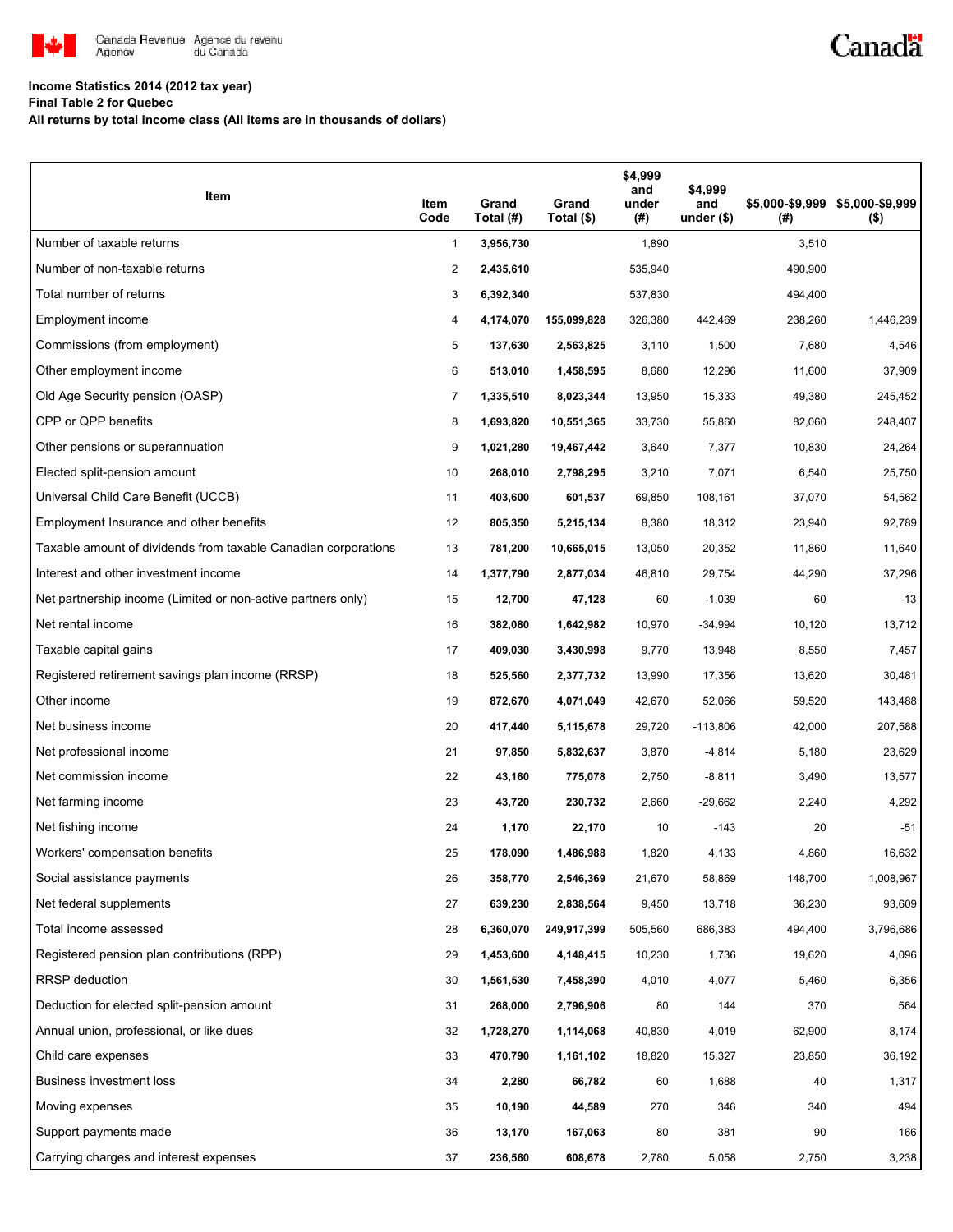

## **Income Statistics 2014 (2012 tax year)**

**Final Table 2 for Quebec**

## **All returns by total income class (All items are in thousands of dollars)**

| Item                                                                                           | Item<br>Code | Grand<br>Total (#) | Grand<br>Total (\$) | \$4,999<br>and<br>under<br>(#) | \$4,999<br>and<br>under $($)$ | (#)     | \$5,000-\$9,999 \$5,000-\$9,999<br>$($ \$) |
|------------------------------------------------------------------------------------------------|--------------|--------------------|---------------------|--------------------------------|-------------------------------|---------|--------------------------------------------|
| Deductions for CPP/QPP contributions on self-employment and<br>other earnings                  | 38           | 386,850            | 304,580             | 7,530                          | 779                           | 38,610  | 7,317                                      |
| Deductions for provincial parental insurance plan (PPIP) premiums<br>on self-employment income | 39           | 434,450            | 34,577              | 15,310                         | 245                           | 44,600  | 1,212                                      |
| Exploration and development expenses                                                           | 40           | 10,470             | 160,390             | 30                             | 53                            | 30      | 47                                         |
| Other employment expenses                                                                      | 41           | 118,940            | 560,556             | 370                            | 1,391                         | 730     | 1,439                                      |
| Clergy residence deduction                                                                     | 42           | 2,140              | 20,375              |                                |                               | 10      | 22                                         |
| Other deductions                                                                               | 43           | 196,700            | 480,439             | 7,270                          | 4,769                         | 8,600   | 4,432                                      |
| Total deductions before adjustments                                                            | 44           | 3,504,860          | 19,129,921          | 82,790                         | 40,592                        | 130,670 | 75,509                                     |
| Social benefits repayment                                                                      | 45           | 103,980            | 252,727             |                                |                               |         |                                            |
| Net income after adjustments                                                                   | 46           | 6,343,030          | 230,747,545         | 489,630                        | 826,296                       | 494,030 | 3,723,630                                  |
| Canadian Forces personnel and police deduction                                                 | 47           | 1,150              | 19,275              |                                |                               |         |                                            |
| Security options deductions                                                                    | 48           | 6,660              | 340,290             |                                |                               |         |                                            |
| Other payments deductions                                                                      | 49           | 1,156,920          | 6,870,784           | 32,790                         | 76,720                        | 188,340 | 1,119,209                                  |
| Non-capital losses of other years                                                              | 50           | 6,230              | 51,080              | 80                             | 233                           | 40      | 191                                        |
| Net capital losses of other years                                                              | 51           | 97,450             | 218,458             | 740                            | 413                           | 710     | 790                                        |
| Capital gains deduction                                                                        | 52           | 11,780             | 829,369             | 50                             | 177                           | 60      | 81                                         |
| Northern residents deductions                                                                  | 53           | 28,550             | 98,827              | 530                            | 187                           | 320     | 454                                        |
| Additional deductions                                                                          | 54           | 47,630             | 409,387             | 620                            | 1,864                         | 1,580   | 3,469                                      |
| Farming/fishing losses of prior years                                                          | 55           | 1,670              | 13,474              |                                |                               |         |                                            |
| Total deductions from net income                                                               | 56           | 1,323,520          | 8,853,546           | 34,510                         | 79,806                        | 190,000 | 1,124,236                                  |
| Taxable income assessed                                                                        | 57           | 6,143,180          | 221,923,782         | 475,140                        | 751,556                       | 405,280 | 2,601,131                                  |
| Basic personal amount                                                                          | 58           | 6,392,200          | 68,855,132          | 537,750                        | 5,629,411                     | 494,390 | 5,298,725                                  |
| Age amount                                                                                     | 59           | 1,295,570          | 8,074,658           | 15,500                         | 98,167                        | 50,200  | 334,198                                    |
| Spouse or common-law partner amount                                                            | 60           | 438,830            | 2,961,903           | 17,510                         | 152,333                       | 21,830  | 140,945                                    |
| Amount for eligible dependant                                                                  | 61           | 222,500            | 2,223,061           | 11,920                         | 118,519                       | 21,710  | 223,060                                    |
| Amount for children 17 and under                                                               | 62           | 863,580            | 3,238,009           | 34,650                         | 131,390                       | 40,260  | 149,646                                    |
| Amount for infirm dependants age 18 or older                                                   | 63           | 1,930              | 7,201               | 40                             | 195                           | 90      | 391                                        |
| CPP or QPP contributions through employment                                                    | 64           | 3,700,330          | 5,374,084           | 59,420                         | 5,128                         | 178,010 | 31,965                                     |
| CPP or QPP contributions on self-employment and other earnings                                 | 65           | 386,850            | 304,580             | 7,530                          | 779                           | 38,610  | 7,317                                      |
| Employment Insurance premiums                                                                  | 66           | 3,645,670          | 1,618,977           | 114,310                        | 10,197                        | 206,700 | 20,736                                     |
| PPIP premiums paid                                                                             | 67           | 3,740,790          | 724,372             | 118,890                        | 4,064                         | 210,960 | 7,842                                      |
| PPIP premiums payable on employment income                                                     | 68           | 110,990            | 22,486              | 2,650                          | 68                            | 5,410   | 151                                        |
| PPIP premiums payable on self-employment income                                                | 69           | 440,050            | 44,587              | 15,530                         | 320                           | 44,920  | 1,564                                      |
| Volunteer firefighters' amount                                                                 | 70           | 6,640              | 19,908              | 80                             | 228                           | 90      | 258                                        |
| Canada employment amount                                                                       | 71           | 4,141,640          | 4,354,762           | 190,610                        | 175,134                       | 240,040 | 250,231                                    |
| Public transit amount                                                                          | 72           | 495,640            | 371,437             | 23,550                         | 12,531                        | 29,620  | 15,991                                     |
| Children's fitness amount                                                                      | 73           | 369,840            | 162,604             | 4,930                          | 1,695                         | 4,650   | 1,485                                      |
| Children's arts amount                                                                         | 74           | 97,840             | 36,378              | 1,500                          | 490                           | 1,330   | 418                                        |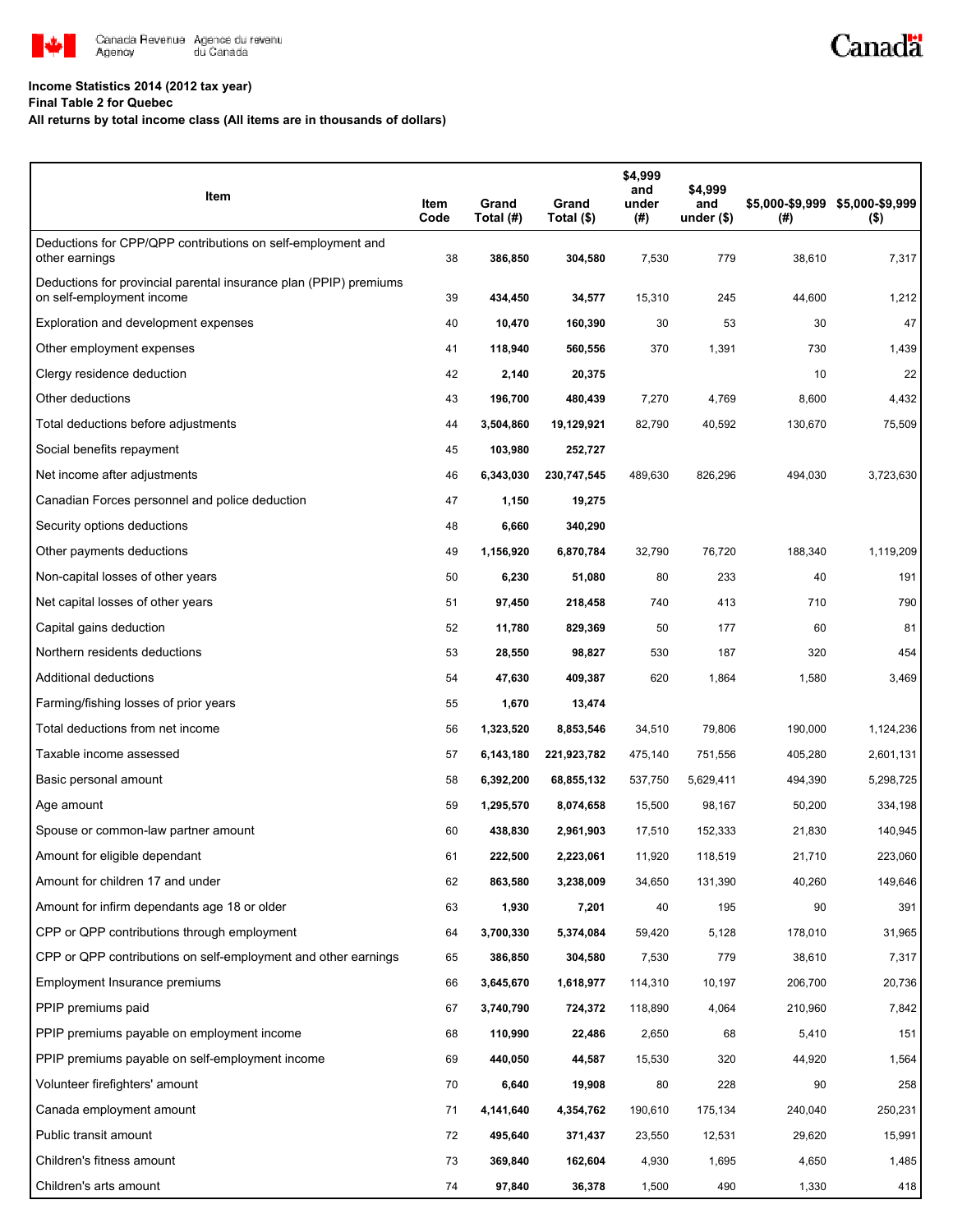

## **Income Statistics 2014 (2012 tax year)**

**Final Table 2 for Quebec**

**All returns by total income class (All items are in thousands of dollars)**

| Item                                                              | Item<br>Code | Grand<br>Total (#) | Grand<br>Total (\$) | \$4,999<br>and<br>under<br>(#) | \$4,999<br>and<br>under $(*)$ | $^{(\#)}$ | \$5,000-\$9,999 \$5,000-\$9,999<br>(\$) |
|-------------------------------------------------------------------|--------------|--------------------|---------------------|--------------------------------|-------------------------------|-----------|-----------------------------------------|
| Home buyers' amount                                               | 75           | 53,580             | 232,004             | 410                            | 1,690                         | 290       | 1,240                                   |
| Pension income amount                                             | 76           | 1,186,430          | 2,237,089           | 6,370                          | 8,229                         | 16,420    | 23,172                                  |
| Caregiver amount                                                  | 77           | 41,150             | 189,099             | 1,170                          | 5,154                         | 1,570     | 6,729                                   |
| Disability amount                                                 | 78           | 88,870             | 669,519             | 5,220                          | 40,439                        | 6,500     | 49,116                                  |
| Disability amount transferred from a dependant                    | 79           | 39,420             | 392,199             | 1,280                          | 12,427                        | 1,350     | 13,816                                  |
| Interest paid on student loans                                    | 80           | 139,120            | 51,511              | 490                            | 204                           | 560       | 203                                     |
| Tuition, education, and textbook amounts                          | 81           | 419,960            | 1,514,030           | 90                             | 75                            | 190       | 329                                     |
| Tuition, education, and textbook amounts transferred from a child | 82           | 191,890            | 876,929             | 170                            | 482                           | 180       | 479                                     |
| Amounts transferred from spouse or common-law partner             | 83           | 292,740            | 1,408,309           | 27,440                         | 115,958                       | 19,150    | 80,182                                  |
| Medical expenses                                                  | 84           | 1,850,240          | 3,753,972           | 39,530                         | 37,233                        | 46,770    | 48,810                                  |
| Total tax credits on personal amounts                             | 85           | 6,392,280          | 16,458,309          | 537,770                        | 984,381                       | 494,400   | 1,006,355                               |
| Allowable charitable donations and government gifts               | 86           | 1,302,610          | 960,121             | 3,740                          | 454                           | 6,090     | 905                                     |
| Eligible cultural and ecological gifts                            | 87           | 2,320              | 35,365              | 20                             | 10                            | 30        | 21                                      |
| Total tax credit on donations and gifts                           | 88           | 1,283,530          | 251,473             | 3,250                          | 79                            | 5,440     | 218                                     |
| Total federal non-refundable tax credits                          | 89           | 6,392,280          | 16,709,783          | 537,770                        | 984,461                       | 494,400   | 1,006,572                               |
| Federal dividend tax credit                                       | 90           | 706,150            | 1,442,303           | 1,980                          | 3                             | 1,680     | 8                                       |
| Overseas employment tax credit                                    | 91           | 2,030              | 18,862              |                                |                               |           |                                         |
| Minimum tax carryover                                             | 92           | 8,540              | 23,967              |                                |                               |           |                                         |
| Basic federal tax                                                 | 93           | 3,970,480          | 23,547,847          | 1,890                          | 426                           | 3,470     | 1,280                                   |
| Federal Foreign Tax Credit                                        | 94           | 206,290            | 101,865             | 20                             | 3                             | 20        | 4                                       |
| Federal Political contribution tax credit                         | 95           | 16,290             | 2,217               |                                |                               |           |                                         |
| Investment Tax Credit                                             | 96           | 8,540              | 20,639              |                                |                               |           |                                         |
| Labour-sponsored funds tax credit                                 | 97           | 316,610            | 136,857             | 20                             | $\overline{2}$                | 30        |                                         |
| Alternative minimum tax payable                                   | 98           | 6,600              | 33,638              | 20                             | 136                           |           |                                         |
| Net federal tax                                                   | 99           | 3,955,670          | 23,286,311          | 1,860                          | 424                           | 3,450     | 1,282                                   |
| CPP contributions on self-employment                              | 100          |                    |                     |                                |                               |           |                                         |
| Social Benefits repayment                                         | 101          | 103,980            | 252,727             |                                |                               |           |                                         |
| <b>Net Provincial Tax</b>                                         | 102          | 2,920              | 66,431              |                                |                               |           |                                         |
| Total tax payable                                                 | 103          | 3,956,730          | 23,605,688          | 1,890                          | 425                           | 3,510     | 1,287                                   |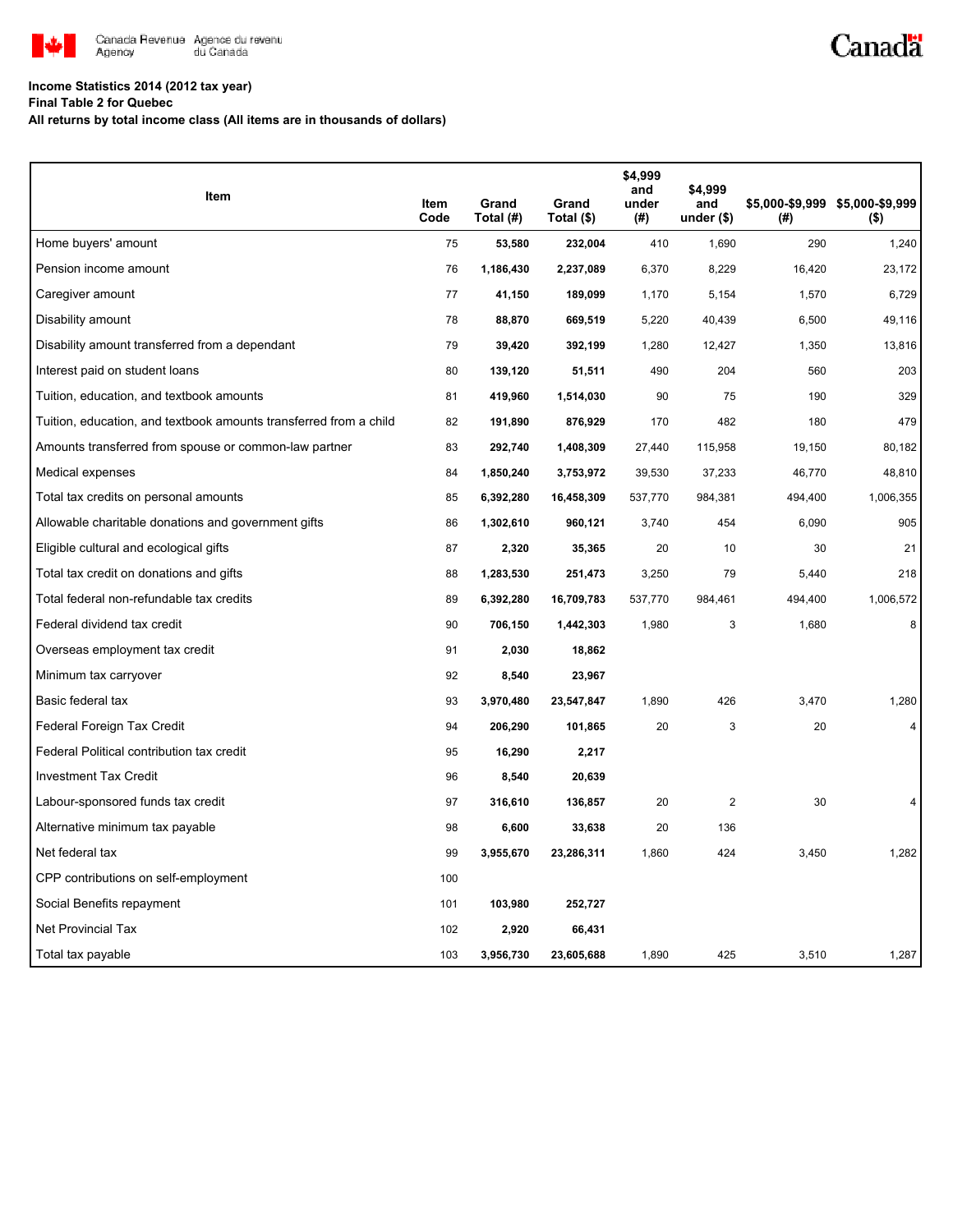| Item                                                                          | Item<br>Code   | (#)     | \$10,000-\$14,999 \$10,000-\$14,999 \$15,000-\$19,999 \$15,000-\$19,999 \$20,000-\$24,999 \$20,000-\$24,999<br>$($ \$) | (#)     | $($ \$)    | (# )    | $($ \$)    |
|-------------------------------------------------------------------------------|----------------|---------|------------------------------------------------------------------------------------------------------------------------|---------|------------|---------|------------|
| Number of taxable returns                                                     | $\mathbf{1}$   | 73,930  |                                                                                                                        | 204,150 |            | 323,470 |            |
| Number of non-taxable returns                                                 | $\overline{2}$ | 538,140 |                                                                                                                        | 505,780 |            | 189,940 |            |
| Total number of returns                                                       | 3              | 612,080 |                                                                                                                        | 709,930 |            | 513,410 |            |
| Employment income                                                             | 4              | 270,820 | 2,582,394                                                                                                              | 274,920 | 3,688,971  | 285,880 | 5,059,307  |
| Commissions (from employment)                                                 | 5              | 10,860  | 10,714                                                                                                                 | 11,190  | 19,021     | 10,950  | 28,430     |
| Other employment income                                                       | 6              | 14,920  | 64,933                                                                                                                 | 15,740  | 62,950     | 21,530  | 75,110     |
| Old Age Security pension (OASP)                                               | $\overline{7}$ | 133,970 | 755,853                                                                                                                | 367,660 | 2,282,053  | 186,130 | 1,169,903  |
| CPP or QPP benefits                                                           | 8              | 179,410 | 735,499                                                                                                                | 366,010 | 1,830,080  | 213,720 | 1,472,134  |
| Other pensions or superannuation                                              | 9              | 34,460  | 91,481                                                                                                                 | 112,760 | 338,493    | 147,830 | 910,998    |
| Elected split-pension amount                                                  | 10             | 19,340  | 126,347                                                                                                                | 28,070  | 232,197    | 40,220  | 360,999    |
| Universal Child Care Benefit (UCCB)                                           | 11             | 36,030  | 54,738                                                                                                                 | 32,320  | 47,334     | 31,510  | 45,691     |
| Employment Insurance and other<br>benefits                                    | 12             | 54,580  | 272,884                                                                                                                | 81,590  | 465,446    | 92,140  | 582,965    |
| Taxable amount of dividends from<br>taxable Canadian corporations             | 13             | 24,450  | 28,396                                                                                                                 | 43,500  | 58,088     | 47,700  | 90,492     |
| Interest and other investment income                                          | 14             | 75,380  | 70,370                                                                                                                 | 140,670 | 152,924    | 123,720 | 186,977    |
| Net partnership income (Limited or<br>non-active partners only)               | 15             | 100     | -20                                                                                                                    | 170     | $-17$      | 160     | 88         |
| Net rental income                                                             | 16             | 17,350  | 28,862                                                                                                                 | 26,060  | 49,830     | 29,570  | 73,732     |
| Taxable capital gains                                                         | 17             | 13,980  | 14,097                                                                                                                 | 22,680  | 21,915     | 25,150  | 28,817     |
| Registered retirement savings plan<br>income (RRSP)                           | 18             | 22,290  | 64,581                                                                                                                 | 29,620  | 87,382     | 36,250  | 117,421    |
| Other income                                                                  | 19             | 74,360  | 241,088                                                                                                                | 70,450  | 218,492    | 62,690  | 196,054    |
| Net business income                                                           | 20             | 60,220  | 476,832                                                                                                                | 51,270  | 505,256    | 39,880  | 468,647    |
| Net professional income                                                       | 21             | 7,120   | 51,964                                                                                                                 | 6,150   | 55,381     | 5,040   | 54,204     |
| Net commission income                                                         | 22             | 4,680   | 27,934                                                                                                                 | 4,310   | 30,624     | 3,730   | 32,727     |
| Net farming income                                                            | 23             | 4,450   | 17,972                                                                                                                 | 4,630   | 18,633     | 3,710   | 19,038     |
| Net fishing income                                                            | 24             |         |                                                                                                                        | 70      | 178        | 90      | 346        |
| Workers' compensation benefits                                                | 25             | 11,040  | 51,860                                                                                                                 | 19,270  | 129,667    | 21,870  | 175,294    |
| Social assistance payments                                                    | 26             | 146,460 | 1,267,215                                                                                                              | 23,230  | 137,235    | 8,640   | 32,471     |
| Net federal supplements                                                       | 27             | 108,130 | 434,642                                                                                                                | 330,550 | 1,882,386  | 108,040 | 286,133    |
| Total income assessed                                                         | 28             | 612,080 | 7,481,285                                                                                                              | 709,930 | 12,327,638 | 513,410 | 11,483,876 |
| Registered pension plan contributions<br>(RPP)                                | 29             | 27,870  | 8,770                                                                                                                  | 35,250  | 16,271     | 46,300  | 29,951     |
| RRSP deduction                                                                | 30             | 14,170  | 16,993                                                                                                                 | 31,830  | 46,310     | 52,930  | 92,444     |
| Deduction for elected split-pension<br>amount                                 | 31             | 1,030   | 1,582                                                                                                                  | 3,270   | 6,163      | 9,540   | 26,066     |
| Annual union, professional, or like<br>dues                                   | 32             | 74,590  | 13,059                                                                                                                 | 76,890  | 17,208     | 85,950  | 24,487     |
| Child care expenses                                                           | 33             | 32,000  | 59,958                                                                                                                 | 36,950  | 77,799     | 40,100  | 92,479     |
| Business investment loss                                                      | 34             | 50      | 1,299                                                                                                                  | 90      | 3,280      | 80      | 1,323      |
| Moving expenses                                                               | 35             | 520     | 543                                                                                                                    | 620     | 783        | 760     | 1,167      |
| Support payments made                                                         | 36             | 150     | 439                                                                                                                    | 280     | 961        | 410     | 1,485      |
| Carrying charges and interest<br>expenses                                     | 37             | 4,460   | 4,721                                                                                                                  | 8,370   | 7,068      | 10,940  | 10,040     |
| Deductions for CPP/QPP contributions<br>on self-employment and other earnings | 38             | 60,680  | 21,428                                                                                                                 | 50,460  | 25,362     | 39,910  | 25,283     |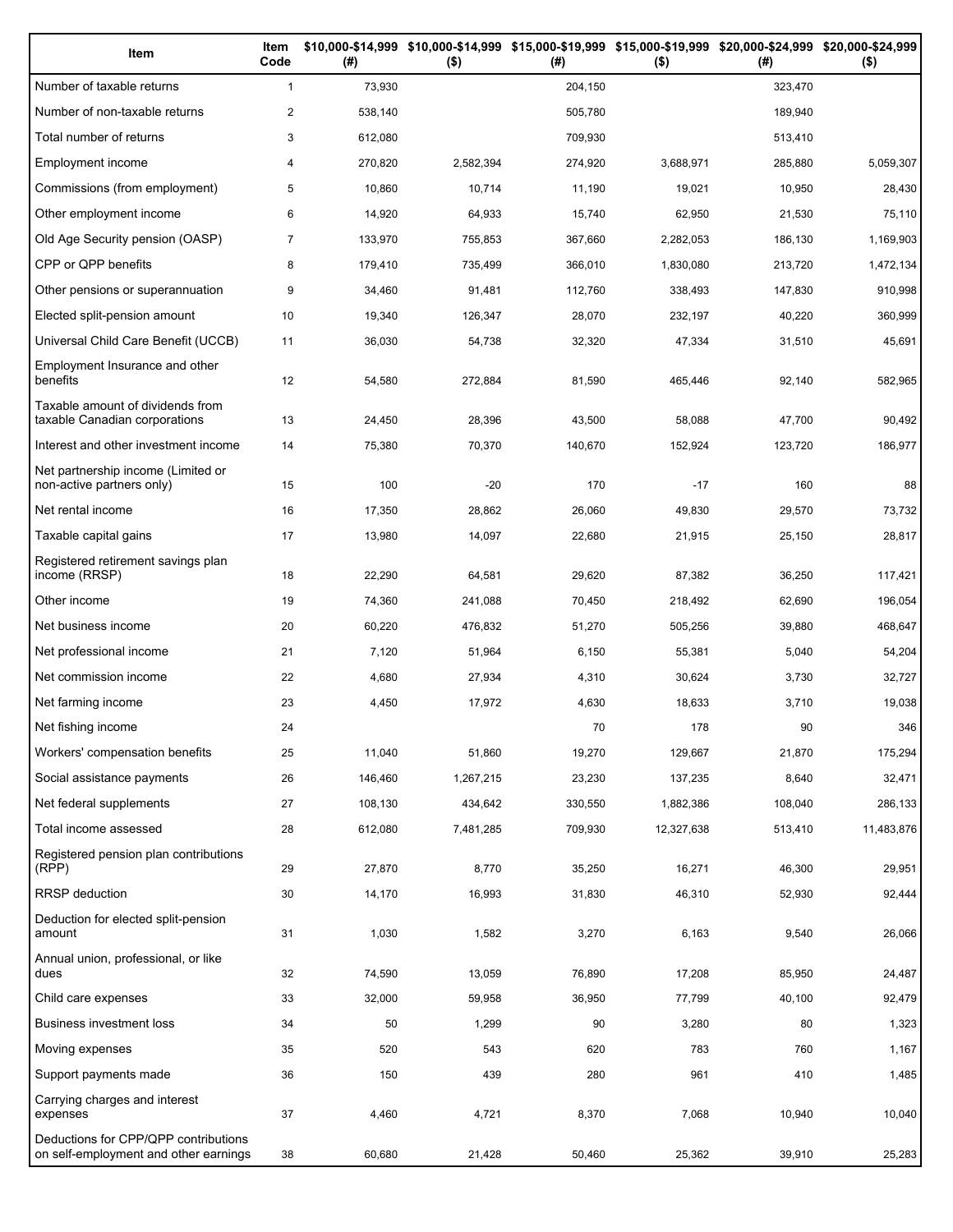| Item                                                                                              | Item<br>Code | (#)     | \$10,000-\$14,999 \$10,000-\$14,999 \$15,000-\$19,999 \$15,000-\$19,999 \$20,000-\$24,999 \$20,000-\$24,999<br>$($ \$) | (#)     | $($ \$)    | (#)     | $($ \$)        |
|---------------------------------------------------------------------------------------------------|--------------|---------|------------------------------------------------------------------------------------------------------------------------|---------|------------|---------|----------------|
| Deductions for provincial parental<br>insurance plan (PPIP) premiums on<br>self-employment income | 39           | 65,290  | 2,692                                                                                                                  | 53,870  | 2,845      | 42,290  | 2,672          |
| Exploration and development expenses                                                              | 40           | 30      | 72                                                                                                                     | 50      | 101        | 80      | 169            |
| Other employment expenses                                                                         | 41           | 1,560   | 3,228                                                                                                                  | 2,890   | 6,264      | 4,060   | 10,095         |
| Clergy residence deduction                                                                        | 42           | 30      | 78                                                                                                                     | 50      | 197        | 70      | 352            |
| Other deductions                                                                                  | 43           | 13,330  | 7,856                                                                                                                  | 19,500  | 11,512     | 20,960  | 15,656         |
| Total deductions before adjustments                                                               | 44           | 174,600 | 143,088                                                                                                                | 188,080 | 222,356    | 208,260 | 333,837        |
| Social benefits repayment                                                                         | 45           |         |                                                                                                                        |         |            |         |                |
| Net income after adjustments                                                                      | 46           | 611,880 | 7,340,673                                                                                                              | 709,820 | 12,108,164 | 513,330 | 11,153,697     |
| Canadian Forces personnel and police                                                              |              |         |                                                                                                                        |         |            |         |                |
| deduction                                                                                         | 47           |         |                                                                                                                        |         |            | 10      | $\overline{c}$ |
| Security options deductions                                                                       | 48           | 20      | 10                                                                                                                     | 30      | 27         | 40      | 48             |
| Other payments deductions                                                                         | 49           | 258,860 | 1,753,720                                                                                                              | 368,340 | 2,149,290  | 135,690 | 493,900        |
| Non-capital losses of other years                                                                 | 50           | 600     | 734                                                                                                                    | 980     | 2,361      | 870     | 3,048          |
| Net capital losses of other years                                                                 | 51           | 1,460   | 1,079                                                                                                                  | 2,750   | 1,943      | 4,240   | 2,966          |
| Capital gains deduction                                                                           | 52           | 130     | 261                                                                                                                    | 230     | 650        | 330     | 1,360          |
| Northern residents deductions                                                                     | 53           | 980     | 2,131                                                                                                                  | 2,020   | 5,396      | 1,940   | 5,246          |
| Additional deductions                                                                             | 54           | 4,000   | 7,325                                                                                                                  | 12,500  | 64,282     | 8,480   | 42,995         |
| Farming/fishing losses of prior years                                                             | 55           | 110     | 171                                                                                                                    | 150     | 394        | 170     | 729            |
| Total deductions from net income                                                                  | 56           | 262,690 | 1,765,432                                                                                                              | 374,320 | 2,224,374  | 144,650 | 550,300        |
| Taxable income assessed                                                                           | 57           | 533,920 | 5,576,642                                                                                                              | 701,590 | 9,896,398  | 510,000 | 10,604,929     |
| Basic personal amount                                                                             | 58           | 612,070 | 6,595,478                                                                                                              | 709,930 | 7,666,552  | 513,410 | 5,546,129      |
| Age amount                                                                                        | 59           | 134,420 | 901,438                                                                                                                | 367,850 | 2,470,995  | 186,300 | 1,251,623      |
| Spouse or common-law partner<br>amount                                                            | 60           | 29,840  | 209,200                                                                                                                | 47,450  | 263,117    | 46,040  | 249,729        |
| Amount for eligible dependant                                                                     | 61           | 20,310  | 208,488                                                                                                                | 17,960  | 179,763    | 17,940  | 179,306        |
| Amount for children 17 and under                                                                  | 62           | 39,790  | 150,035                                                                                                                | 41,230  | 151,745    | 45,550  | 165,927        |
| Amount for infirm dependants age 18                                                               |              |         |                                                                                                                        |         |            |         |                |
| or older                                                                                          | 63           | 90      | 553                                                                                                                    | 130     | 463        | 150     | 506            |
| CPP or QPP contributions through<br>employment                                                    | 64           | 236,800 | 83,877                                                                                                                 | 253,700 | 140,699    | 270,650 | 208,900        |
| CPP or QPP contributions on<br>self-employment and other earnings                                 | 65           | 60,680  | 21,428                                                                                                                 | 50,460  | 25,362     | 39,910  | 25,283         |
| Employment Insurance premiums                                                                     | 66           | 239,370 | 36,861                                                                                                                 | 248,290 | 52,524     | 262,310 | 71,761         |
| PPIP premiums paid                                                                                | 67           | 245,770 | 14,059                                                                                                                 | 254,870 | 20,188     | 269,650 | 27,765         |
| PPIP premiums payable on<br>employment income                                                     | 68           | 6,480   | 275                                                                                                                    | 6,090   | 355        | 5,580   | 440            |
| PPIP premiums payable on<br>self-employment income                                                | 69           | 65,760  | 3,473                                                                                                                  | 54,450  | 3,669      | 42,810  | 3,446          |
| Volunteer firefighters' amount                                                                    | 70           | 120     | 360                                                                                                                    | 200     | 597        | 260     | 780            |
| Canada employment amount                                                                          | 71           | 274,790 | 287,843                                                                                                                | 280,200 | 294,360    | 294,850 | 309,637        |
| Public transit amount                                                                             | 72           | 37,360  | 21,469                                                                                                                 | 38,330  | 24,015     | 36,610  | 25,307         |
| Children's fitness amount                                                                         | 73           | 6,960   | 2,314                                                                                                                  | 9,510   | 3,238      | 12,330  | 4,263          |
| Children's arts amount                                                                            | 74           | 1,780   | 597                                                                                                                    | 2,400   | 786        | 3,220   | 1,012          |
| Home buyers' amount                                                                               | 75           | 610     | 2,470                                                                                                                  | 1,370   | 5,426      | 2,420   | 9,704          |
| Pension income amount                                                                             | 76           | 50,890  | 78,559                                                                                                                 | 135,890 | 213,840    | 173,570 | 330,326        |
| Caregiver amount                                                                                  | 77           | 2,110   | 8,951                                                                                                                  | 3,100   | 13,594     | 3,340   | 14,627         |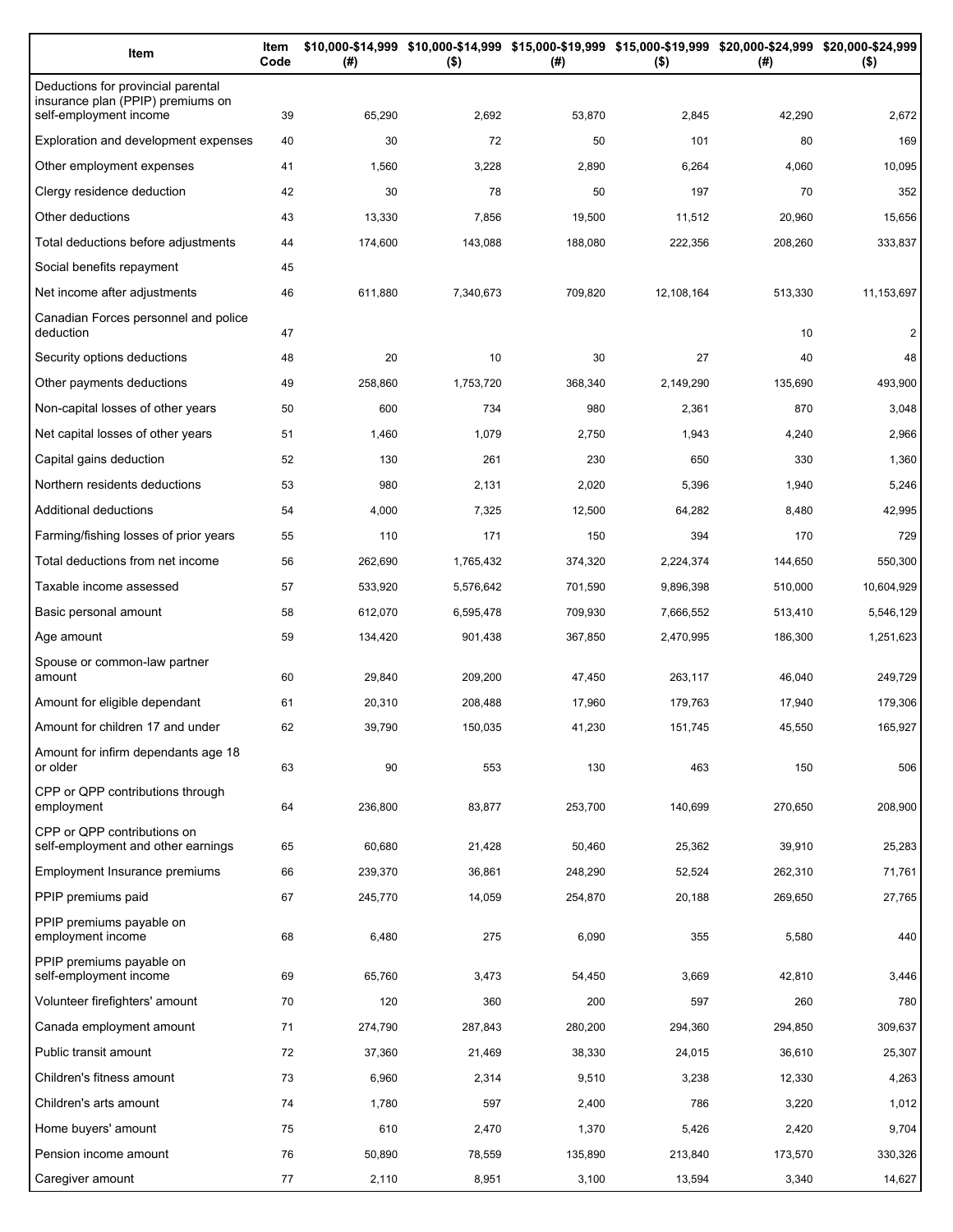| Item                                                                 | Item<br>Code | (#)     | $($ \$)   | (#)     | $($ \$)   | \$10,000-\$14,999 \$10,000-\$14,999 \$15,000-\$19,999 \$15,000-\$19,999 \$20,000-\$24,999 \$20,000-\$24,999<br>(# ) | $($ \$)   |
|----------------------------------------------------------------------|--------------|---------|-----------|---------|-----------|---------------------------------------------------------------------------------------------------------------------|-----------|
| Disability amount                                                    | 78           | 19,950  | 149,683   | 12,410  | 93,022    | 10,080                                                                                                              | 75,462    |
| Disability amount transferred from a<br>dependant                    | 79           | 1,430   | 13,517    | 2,140   | 18,648    | 2,290                                                                                                               | 19,738    |
| Interest paid on student loans                                       | 80           | 1,820   | 607       | 5,760   | 1,981     | 9,460                                                                                                               | 3,304     |
| Tuition, education, and textbook<br>amounts                          | 81           | 47,950  | 49,455    | 79,990  | 256,054   | 56,770                                                                                                              | 264,565   |
| Tuition, education, and textbook<br>amounts transferred from a child | 82           | 680     | 1,283     | 2,610   | 7,963     | 4,920                                                                                                               | 18,485    |
| Amounts transferred from spouse or<br>common-law partner             | 83           | 36,980  | 179,047   | 43,060  | 235,433   | 39,680                                                                                                              | 216,587   |
| Medical expenses                                                     | 84           | 90,720  | 134,892   | 224,170 | 409,026   | 242,500                                                                                                             | 475,764   |
| Total tax credits on personal amounts                                | 85           | 612,070 | 1,373,444 | 709,930 | 1,883,024 | 513,410                                                                                                             | 1,425,066 |
| Allowable charitable donations and<br>government gifts               | 86           | 15,110  | 2,893     | 47,100  | 14,716    | 73,810                                                                                                              | 22,367    |
| Eligible cultural and ecological gifts                               | 87           | 90      | 52        | 160     | 43        | 180                                                                                                                 | 179       |
| Total tax credit on donations and gifts                              | 88           | 14,320  | 670       | 45,380  | 3.599     | 71.990                                                                                                              | 5,377     |
| Total federal non-refundable tax credits                             | 89           | 612,070 | 1,374,114 | 709,930 | 1,886,623 | 513,410                                                                                                             | 1,430,443 |
| Federal dividend tax credit                                          | 90           | 8,990   | 528       | 18,590  | 2,524     | 34,120                                                                                                              | 6,793     |
| Overseas employment tax credit                                       | 91           |         |           |         |           | 10                                                                                                                  | 8         |
| Minimum tax carryover                                                | 92           |         |           | 220     | 99        | 330                                                                                                                 | 240       |
| Basic federal tax                                                    | 93           | 75,470  | 14,553    | 206,550 | 105,941   | 327,410                                                                                                             | 280,808   |
| Federal Foreign Tax Credit                                           | 94           | 970     | 25        | 3,190   | 102       | 6,710                                                                                                               | 226       |
| Federal Political contribution tax credit                            | 95           |         |           | 160     | 14        | 460                                                                                                                 | 37        |
| <b>Investment Tax Credit</b>                                         | 96           | 60      | 9         | 170     | 73        | 150                                                                                                                 | 80        |
| Labour-sponsored funds tax credit                                    | 97           | 360     | 43        | 2,220   | 393       | 5,590                                                                                                               | 1,311     |
| Alternative minimum tax payable                                      | 98           |         |           |         |           |                                                                                                                     |           |
| Net federal tax                                                      | 99           | 73,810  | 14,497    | 204,080 | 105,372   | 323,430                                                                                                             | 279,161   |
| CPP contributions on self-employment                                 | 100          |         |           |         |           |                                                                                                                     |           |
| Social Benefits repayment                                            | 101          |         |           |         |           |                                                                                                                     |           |
| <b>Net Provincial Tax</b>                                            | 102          |         |           | 50      | 8         | 40                                                                                                                  | 11        |
| Total tax payable                                                    | 103          | 73,930  | 14,516    | 204,150 | 105,406   | 323,470                                                                                                             | 279,195   |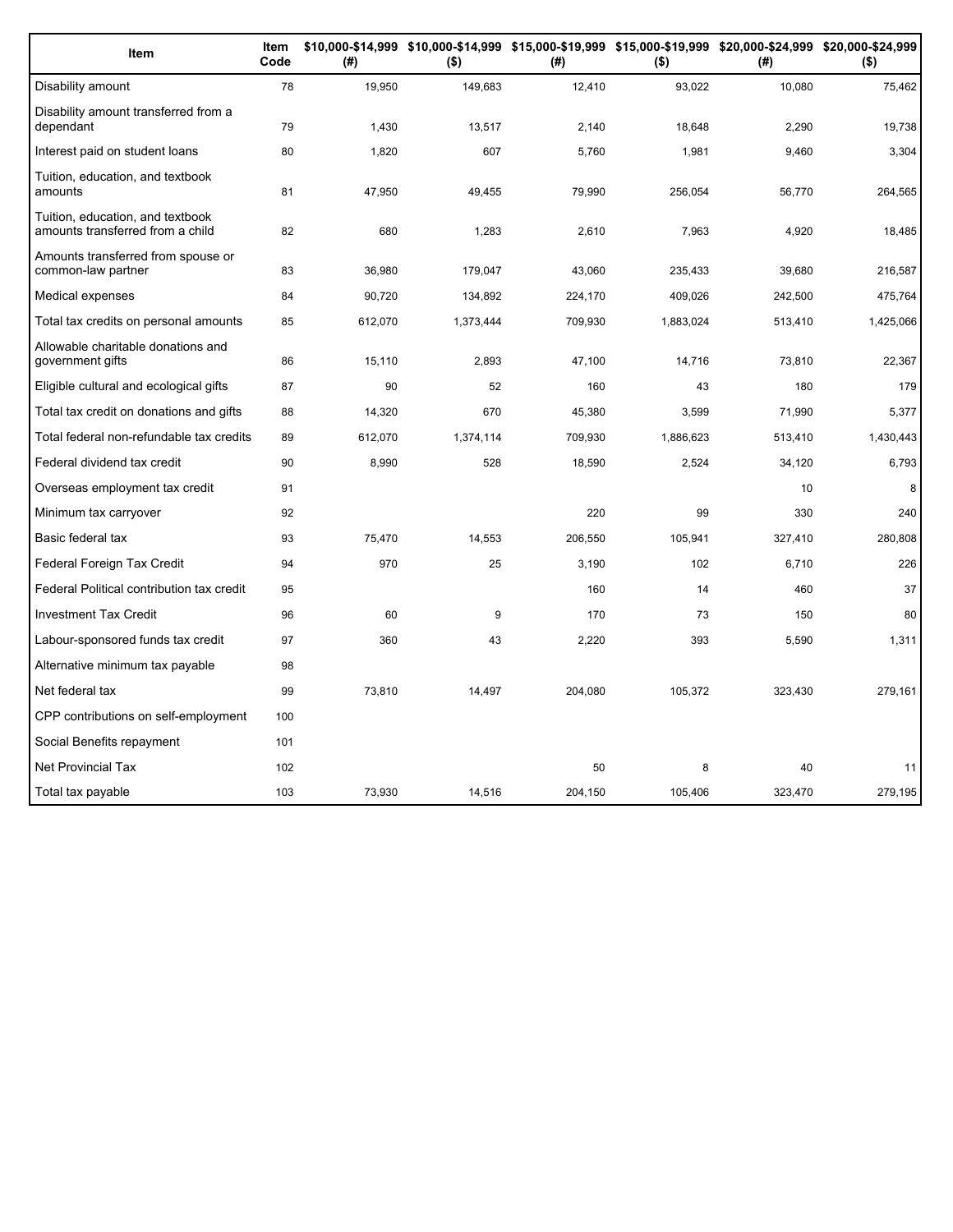| Item                                                                          | Item<br>Code   | (# )    | $($ \$)    | (#)     | \$25,000-\$29,999 \$25,000-\$29,999 \$30,000-\$34,999 \$30,000-\$34,999 \$35,000-\$39,999 \$35,000-\$39,999<br>$($ \$) | (#)     | $($ \$)    |
|-------------------------------------------------------------------------------|----------------|---------|------------|---------|------------------------------------------------------------------------------------------------------------------------|---------|------------|
| Number of taxable returns                                                     | $\mathbf{1}$   | 353,660 |            | 389,130 |                                                                                                                        | 386.970 |            |
| Number of non-taxable returns                                                 | $\overline{2}$ | 78,910  |            | 40,100  |                                                                                                                        | 21,480  |            |
| Total number of returns                                                       | 3              | 432,570 |            | 429,230 |                                                                                                                        | 408,440 |            |
| Employment income                                                             | 4              | 290,440 | 6,416,392  | 308,910 | 8,312,899                                                                                                              | 313,700 | 10,006,019 |
| Commissions (from employment)                                                 | 5              | 10,590  | 38,204     | 9,550   | 47,774                                                                                                                 | 8,630   | 59,667     |
| Other employment income                                                       | 6              | 26,270  | 87,911     | 32,280  | 100,667                                                                                                                | 36,530  | 102,153    |
| Old Age Security pension (OASP)                                               | $\overline{7}$ | 110,430 | 685,628    | 95,670  | 591,177                                                                                                                | 73,660  | 452,014    |
| CPP or QPP benefits                                                           | 8              | 139,500 | 989,499    | 125,950 | 911,579                                                                                                                | 103,930 | 772,563    |
| Other pensions or superannuation                                              | 9              | 107,130 | 1,177,887  | 101,020 | 1,496,194                                                                                                              | 87,440  | 1,687,986  |
| Elected split-pension amount                                                  | 10             | 27,040  | 303,285    | 30,910  | 372,841                                                                                                                | 19,510  | 252,636    |
| Universal Child Care Benefit (UCCB)                                           | 11             | 30,930  | 45,340     | 30,820  | 45,179                                                                                                                 | 28,520  | 41,865     |
| Employment Insurance and other<br>benefits                                    | 12             | 93,510  | 639,309    | 89,340  | 640,615                                                                                                                | 76,540  | 549,243    |
| Taxable amount of dividends from<br>taxable Canadian corporations             | 13             | 44,210  | 131,355    | 47,800  | 173,541                                                                                                                | 48,020  | 214,480    |
| Interest and other investment income                                          | 14             | 93,940  | 156,923    | 91,780  | 160,062                                                                                                                | 85,290  | 146,035    |
| Net partnership income (Limited or<br>non-active partners only)               | 15             | 180     | 158        | 210     | 109                                                                                                                    | 230     | 84         |
| Net rental income                                                             | 16             | 26,530  | 66,548     | 26,920  | 68,384                                                                                                                 | 26,110  | 65,002     |
| Taxable capital gains                                                         | 17             | 22,810  | 34,712     | 24,040  | 38,576                                                                                                                 | 24,060  | 44,465     |
| Registered retirement savings plan<br>income (RRSP)                           | 18             | 37,300  | 125,599    | 41,940  | 140,782                                                                                                                | 44,950  | 151,955    |
| Other income                                                                  | 19             | 54,340  | 175,432    | 54,180  | 173,529                                                                                                                | 52,730  | 178,743    |
| Net business income                                                           | 20             | 31,520  | 411,467    | 25,750  | 340,997                                                                                                                | 21,180  | 266,867    |
| Net professional income                                                       | 21             | 4,430   | 55,602     | 4,050   | 54,186                                                                                                                 | 3,690   | 52,986     |
| Net commission income                                                         | 22             | 3,180   | 33,954     | 2,690   | 30,821                                                                                                                 | 2,350   | 31,509     |
| Net farming income                                                            | 23             | 3,350   | 18,150     | 2,890   | 15,825                                                                                                                 | 2,820   | 14,409     |
| Net fishing income                                                            | 24             | 140     | 975        | 140     | 1,341                                                                                                                  | 100     | 1,327      |
| Workers' compensation benefits                                                | 25             | 21,420  | 194,565    | 20,440  | 186,652                                                                                                                | 18,750  | 178,263    |
| Social assistance payments                                                    | 26             | 4,210   | 15,665     | 2,270   | 9,716                                                                                                                  | 1,240   | 4,966      |
| Net federal supplements                                                       | 27             | 22,980  | 61,825     | 9,660   | 27,639                                                                                                                 | 5,470   | 14,243     |
| Total income assessed                                                         | 28             | 432,570 | 11,880,739 | 429,230 | 13,954,892                                                                                                             | 408,440 | 15,300,738 |
| Registered pension plan contributions<br>(RPP)                                | 29             | 64,040  | 54,987     | 94,420  | 107,805                                                                                                                | 127,650 | 188,516    |
| RRSP deduction                                                                | 30             | 75,410  | 148,908    | 103,440 | 224,403                                                                                                                | 126,910 | 307,813    |
| Deduction for elected split-pension<br>amount                                 | 31             | 17,900  | 74,546     | 24,360  | 134,371                                                                                                                | 29,140  | 198,305    |
| Annual union, professional, or like<br>dues                                   | 32             | 100,410 | 35,114     | 125,210 | 54,108                                                                                                                 | 148,750 | 77,027     |
| Child care expenses                                                           | 33             | 41,990  | 102,598    | 44,180  | 116,123                                                                                                                | 43,050  | 115,199    |
| Business investment loss                                                      | 34             | 110     | 2,503      | 120     | 2,363                                                                                                                  | 140     | 2,265      |
| Moving expenses                                                               | 35             | 750     | 1,405      | 760     | 1,705                                                                                                                  | 750     | 1,978      |
| Support payments made                                                         | 36             | 530     | 2,272      | 620     | 2,928                                                                                                                  | 820     | 4,584      |
| Carrying charges and interest<br>expenses                                     | 37             | 10,970  | 12,041     | 12,300  | 12,979                                                                                                                 | 13,010  | 15,336     |
| Deductions for CPP/QPP contributions<br>on self-employment and other earnings | 38             | 31,790  | 23,801     | 25,440  | 20,797                                                                                                                 | 20,900  | 17,563     |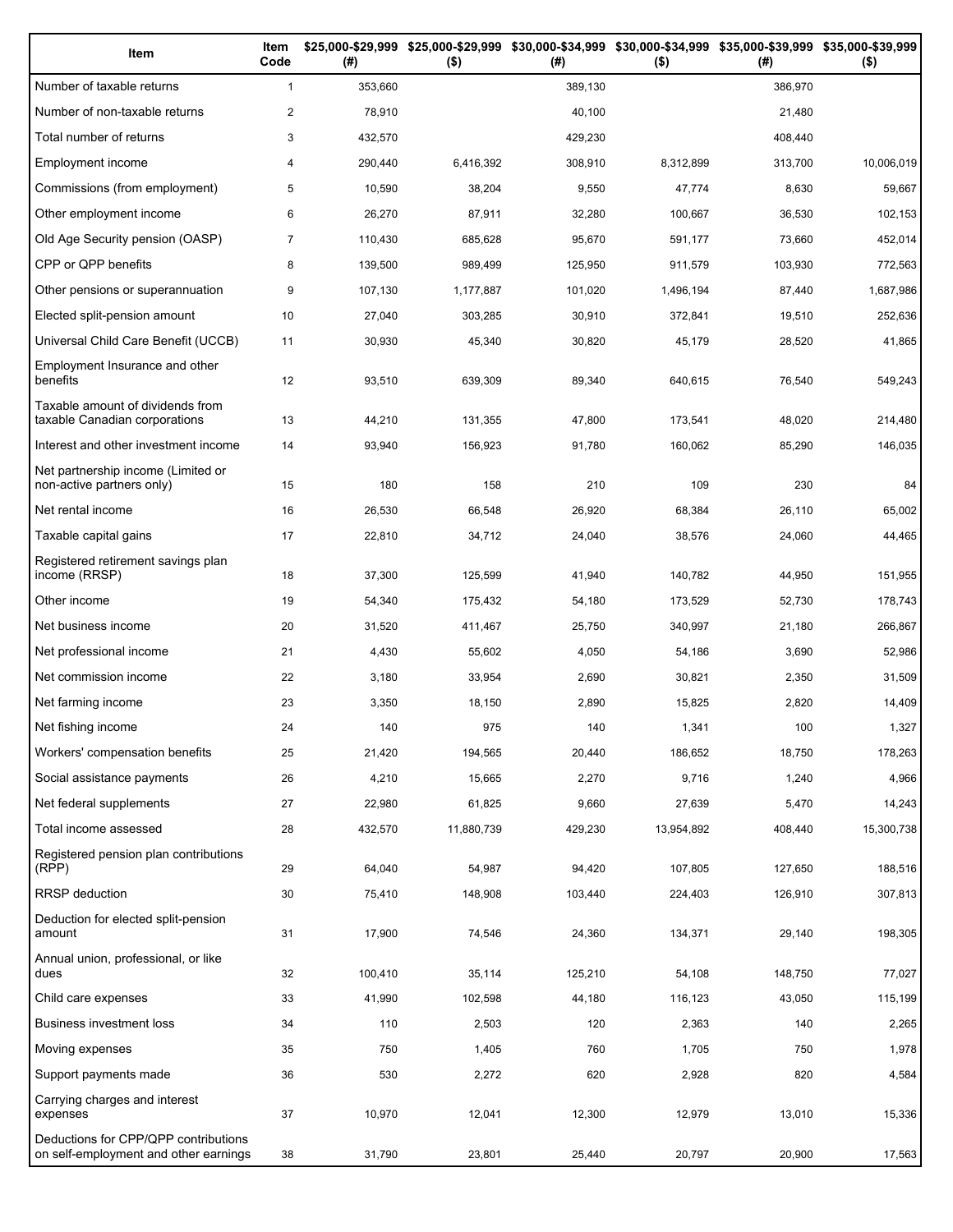| Item                                                                    | Item<br>Code | (#)     | \$25,000-\$29,999 \$25,000-\$29,999 \$30,000-\$34,999 \$30,000-\$34,999 \$35,000-\$39,999 \$35,000-\$39,999<br>$($ \$) | (#)     | $($ \$)    | (#)     | $($ \$)    |
|-------------------------------------------------------------------------|--------------|---------|------------------------------------------------------------------------------------------------------------------------|---------|------------|---------|------------|
| Deductions for provincial parental<br>insurance plan (PPIP) premiums on |              |         |                                                                                                                        |         |            |         |            |
| self-employment income                                                  | 39           | 33,370  | 2,420                                                                                                                  | 26,660  | 2,061      | 21,800  | 1,711      |
| Exploration and development expenses                                    | 40           | 110     | 300                                                                                                                    | 130     | 465        | 160     | 647        |
| Other employment expenses                                               | 41           | 5,320   | 14,411                                                                                                                 | 6,860   | 19,527     | 8,030   | 25,083     |
| Clergy residence deduction                                              | 42           | 160     | 910                                                                                                                    | 260     | 1,866      | 270     | 2,092      |
| Other deductions                                                        | 43           | 20,110  | 14,003                                                                                                                 | 18,770  | 15,368     | 16,480  | 15,192     |
| Total deductions before adjustments                                     | 44           | 230,770 | 490,342                                                                                                                | 266,640 | 717,005    | 291,390 | 973,431    |
| Social benefits repayment                                               | 45           |         |                                                                                                                        |         |            |         |            |
| Net income after adjustments                                            | 46           | 432,520 | 11,392,001                                                                                                             | 429,180 | 13,238,927 | 408,410 | 14,327,960 |
| Canadian Forces personnel and police<br>deduction                       | 47           |         |                                                                                                                        |         |            | 10      | 36         |
| Security options deductions                                             | 48           | 40      | 66                                                                                                                     | 40      | 34         | 90      | 94         |
| Other payments deductions                                               | 49           | 47,340  | 272,055                                                                                                                | 31,690  | 224,008    | 25,120  | 197,472    |
| Non-capital losses of other years                                       | 50           | 720     | 3,454                                                                                                                  | 610     | 3,326      | 420     | 2,919      |
| Net capital losses of other years                                       | 51           | 4,570   | 3,659                                                                                                                  | 5,280   | 4,341      | 5,300   | 4,930      |
| Capital gains deduction                                                 | 52           | 340     | 2,032                                                                                                                  | 360     | 2,168      | 390     | 2,975      |
| Northern residents deductions                                           | 53           | 2,080   | 6,019                                                                                                                  | 2,210   | 6,491      | 1,880   | 5,633      |
| Additional deductions                                                   | 54           | 4,260   | 28,909                                                                                                                 | 3,430   | 32,976     | 2,470   | 28,700     |
| Farming/fishing losses of prior years                                   | 55           | 150     | 792                                                                                                                    | 130     | 768        | 120     | 783        |
| Total deductions from net income                                        | 56           | 57,650  | 316,993                                                                                                                | 42,560  | 274,118    | 34,970  | 243,547    |
| Taxable income assessed                                                 | 57           | 430,300 | 11,076,067                                                                                                             | 427,540 | 12,965,458 | 407,130 | 14,085,059 |
| Basic personal amount                                                   | 58           | 432,570 | 4,674,971                                                                                                              | 429,230 | 4,640,676  | 408,440 | 4,417,192  |
| Age amount                                                              | 59           | 110,590 | 742,974                                                                                                                | 95,850  | 642,971    | 73,830  | 469,639    |
| Spouse or common-law partner<br>amount                                  | 60           | 39,000  | 235,930                                                                                                                | 33,940  | 223,511    | 29,550  | 203,060    |
| Amount for eligible dependant                                           | 61           | 17,250  | 172,899                                                                                                                | 17,450  | 174,228    | 16,890  | 168,260    |
| Amount for children 17 and under                                        | 62           | 49,940  | 182,845                                                                                                                | 56,640  | 206,370    | 60,240  | 219,384    |
| Amount for infirm dependants age 18                                     |              |         |                                                                                                                        |         |            |         |            |
| or older<br>CPP or QPP contributions through                            | 63           | 150     | 482                                                                                                                    | 160     | 520        | 180     | 630        |
| employment                                                              | 64           | 279,080 | 277,878                                                                                                                | 299,050 | 371,856    | 305,230 | 458,043    |
| CPP or QPP contributions on<br>self-employment and other earnings       | 65           | 31,790  | 23,801                                                                                                                 | 25,440  | 20,797     | 20,900  | 17,563     |
| Employment Insurance premiums                                           | 66           | 269,830 | 91,125                                                                                                                 | 289,160 | 118,219    | 295,920 | 142,802    |
| PPIP premiums paid                                                      | 67           | 276,750 | 35,290                                                                                                                 | 296,060 | 45,754     | 301,800 | 55,080     |
| PPIP premiums payable on<br>employment income                           | 68           | 5,220   | 512                                                                                                                    | 5,390   | 655        | 5,410   | 802        |
| PPIP premiums payable on<br>self-employment income                      | 69           | 33,850  | 3,122                                                                                                                  | 27,120  | 2,659      | 22,230  | 2,208      |
| Volunteer firefighters' amount                                          | 70           | 370     | 1,101                                                                                                                  | 520     | 1,545      | 600     | 1,806      |
| Canada employment amount                                                | 71           | 300,690 | 316,246                                                                                                                | 321,020 | 337,606    | 325,980 | 343,710    |
| Public transit amount                                                   | 72           | 33,060  | 24,301                                                                                                                 | 34,240  | 26,409     | 34,820  | 27,907     |
| Children's fitness amount                                               | 73           | 15,780  | 5,594                                                                                                                  | 20,310  | 7,263      | 23,840  | 8,708      |
| Children's arts amount                                                  | 74           | 4,000   | 1,325                                                                                                                  | 4,930   | 1,643      | 5,610   | 1,802      |
| Home buyers' amount                                                     | 75           | 3,670   | 15,062                                                                                                                 | 5,250   | 21,938     | 6,110   | 25,909     |
| Pension income amount                                                   | 76           | 123,420 | 242,009                                                                                                                | 115,060 | 226,885    | 97,300  | 191,866    |
| Caregiver amount                                                        | 77           | 3,350   | 14,980                                                                                                                 | 3,650   | 16,410     | 3,620   | 16,382     |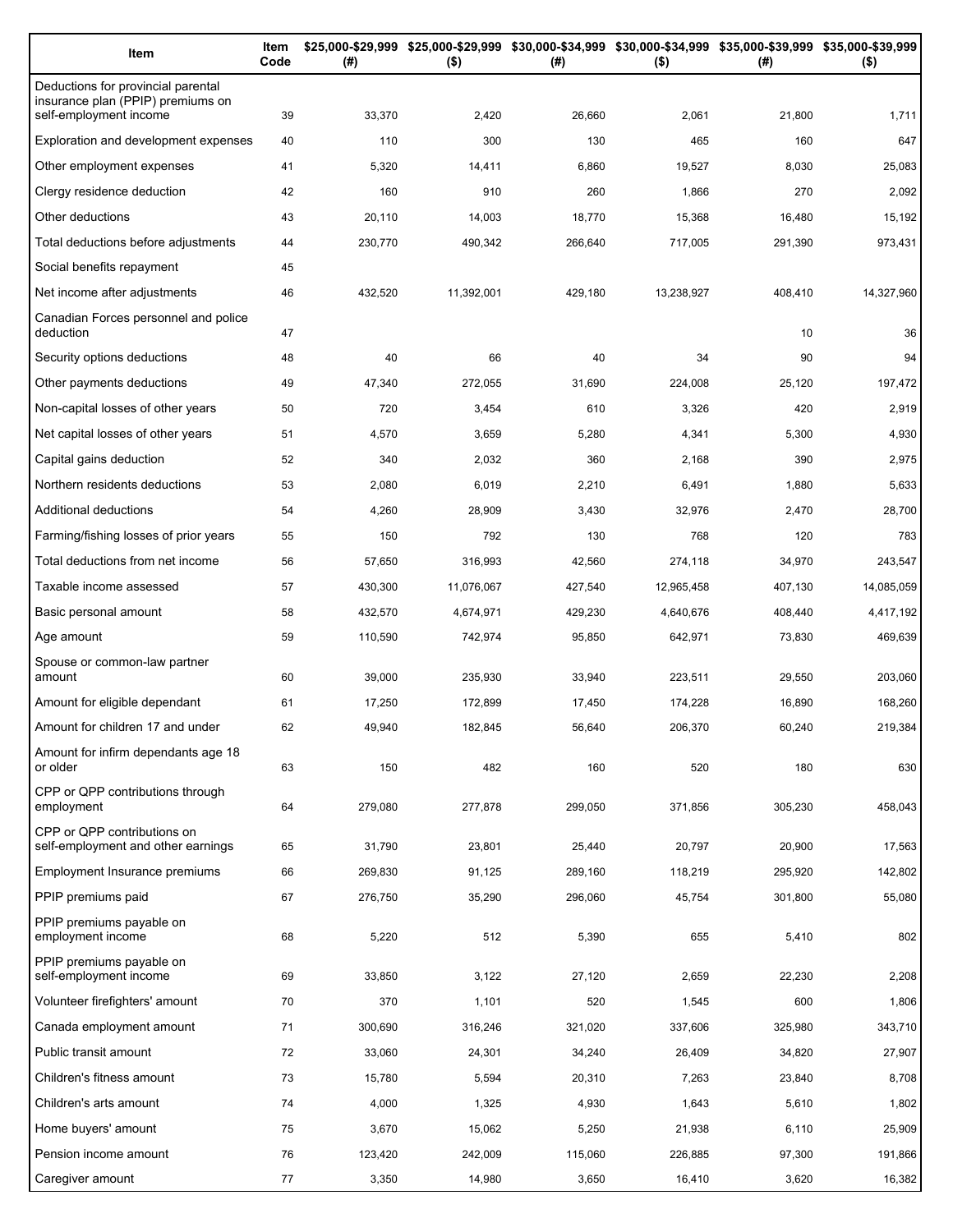| Item                                                                 | Item<br>Code | (#)     | $($ \$)   | (#)     | $($ \$)   | \$25,000-\$29,999 \$25,000-\$29,999 \$30,000-\$34,999 \$30,000-\$34,999 \$35,000-\$39,999 \$35,000-\$39,999<br>(# ) | $($ \$)   |
|----------------------------------------------------------------------|--------------|---------|-----------|---------|-----------|---------------------------------------------------------------------------------------------------------------------|-----------|
| Disability amount                                                    | 78           | 7,460   | 56,224    | 6,290   | 47,463    | 4,770                                                                                                               | 35,996    |
| Disability amount transferred from a<br>dependant                    | 79           | 2,540   | 23,009    | 2,970   | 28,401    | 3,260                                                                                                               | 31,836    |
| Interest paid on student loans                                       | 80           | 12,130  | 4,357     | 15,020  | 5,534     | 15,790                                                                                                              | 5,838     |
| Tuition, education, and textbook<br>amounts                          | 81           | 43,340  | 210,651   | 35,880  | 167,222   | 29,270                                                                                                              | 132,580   |
| Tuition, education, and textbook<br>amounts transferred from a child | 82           | 6,860   | 26,861    | 9,420   | 38,005    | 11,840                                                                                                              | 49,341    |
| Amounts transferred from spouse or<br>common-law partner             | 83           | 29,860  | 159,038   | 21,890  | 107,217   | 16,670                                                                                                              | 73,348    |
| Medical expenses                                                     | 84           | 210,470 | 430,896   | 202,900 | 395,001   | 180,630                                                                                                             | 357,400   |
| Total tax credits on personal amounts                                | 85           | 432,570 | 1,196,043 | 429,230 | 1,181,536 | 408,440                                                                                                             | 1,118,903 |
| Allowable charitable donations and<br>government gifts               | 86           | 81,170  | 49,888    | 93,990  | 34,808    | 100,460                                                                                                             | 62,744    |
| Eligible cultural and ecological gifts                               | 87           | 160     | 138       | 170     | 117       | 200                                                                                                                 | 107       |
| Total tax credit on donations and gifts                              | 88           | 79,610  | 6,606     | 92,320  | 8,424     | 98,710                                                                                                              | 9,050     |
| Total federal non-refundable tax credits                             | 89           | 432,570 | 1,202,649 | 429,230 | 1,189,960 | 408,440                                                                                                             | 1,127,953 |
| Federal dividend tax credit                                          | 90           | 39,840  | 12,534    | 46,650  | 18,898    | 48,190                                                                                                              | 24,804    |
| Overseas employment tax credit                                       | 91           | 20      | 18        | 30      | 35        | 20                                                                                                                  | 42        |
| Minimum tax carryover                                                | 92           | 360     | 386       | 390     | 561       | 420                                                                                                                 | 769       |
| Basic federal tax                                                    | 93           | 355,580 | 496,333   | 390.460 | 757,307   | 387,930                                                                                                             | 971,615   |
| Federal Foreign Tax Credit                                           | 94           | 9.050   | 386       | 11,230  | 594       | 11,820                                                                                                              | 752       |
| Federal Political contribution tax credit                            | 95           | 720     | 61        | 940     | 80        | 1,010                                                                                                               | 94        |
| <b>Investment Tax Credit</b>                                         | 96           | 190     | 150       | 210     | 155       | 190                                                                                                                 | 182       |
| Labour-sponsored funds tax credit                                    | 97           | 10,460  | 2,812     | 17,950  | 5,184     | 26,700                                                                                                              | 8,337     |
| Alternative minimum tax payable                                      | 98           | 20      | 51        | 10      | 62        | 10                                                                                                                  | 22        |
| Net federal tax                                                      | 99           | 353,640 | 492,923   | 389,120 | 751,294   | 386,960                                                                                                             | 962,250   |
| CPP contributions on self-employment                                 | 100          |         |           |         |           |                                                                                                                     |           |
| Social Benefits repayment                                            | 101          |         |           |         |           |                                                                                                                     |           |
| Net Provincial Tax                                                   | 102          | 50      | 19        | 40      | 23        | 40                                                                                                                  | 26        |
| Total tax payable                                                    | 103          | 353,660 | 492,963   | 389,130 | 751,340   | 386,970                                                                                                             | 962,295   |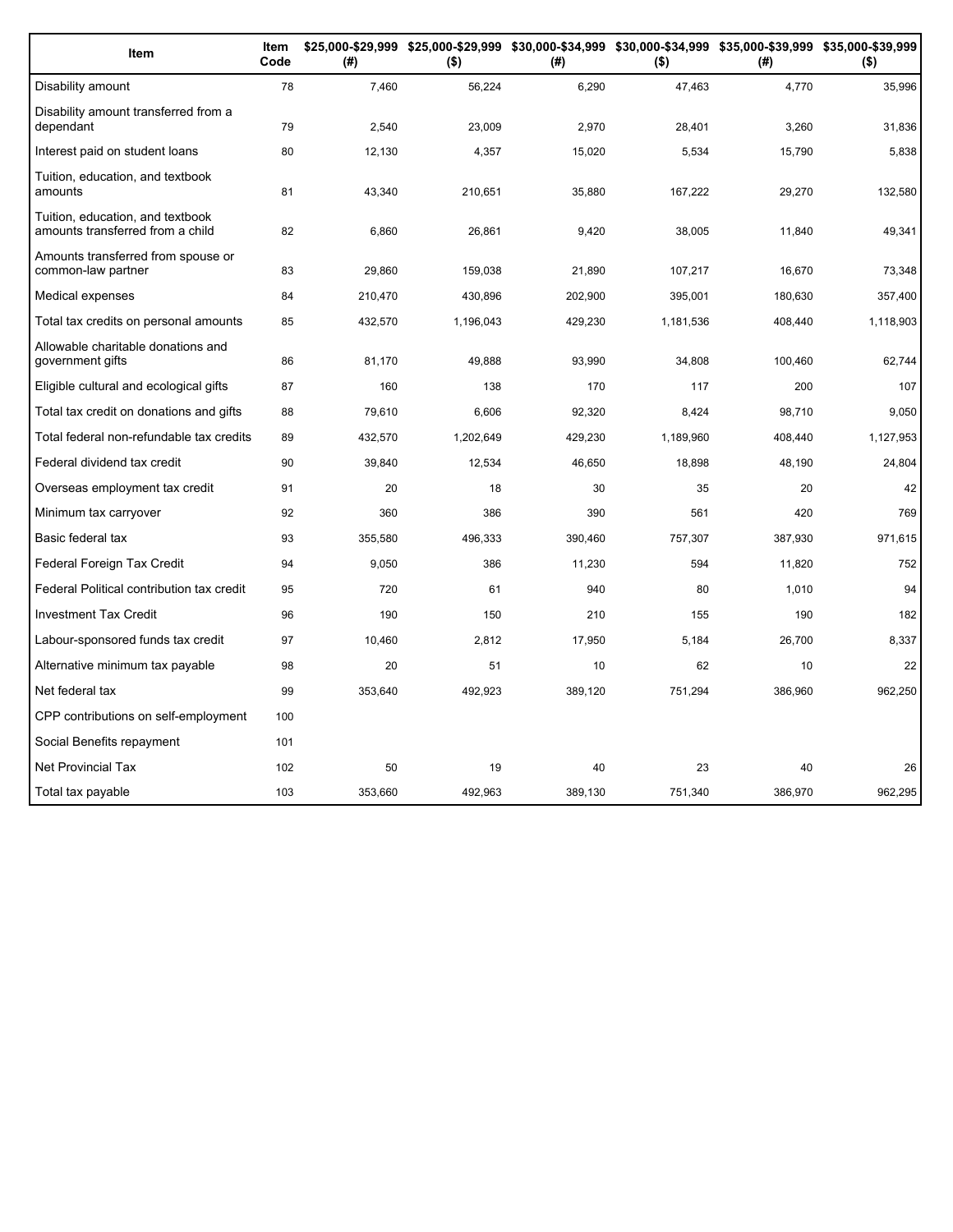| Item                                                                                           | Item<br>Code | (# )    | \$40,000-\$44,999 \$40,000-\$44,999 \$45,000-\$49,999 \$45,000-\$49,999<br>$($ \$) | (# )    | $($ \$)    | \$50,000-<br>\$54,999<br>(# ) | \$50,000-<br>\$54,999<br>$($ \$) |
|------------------------------------------------------------------------------------------------|--------------|---------|------------------------------------------------------------------------------------|---------|------------|-------------------------------|----------------------------------|
| Number of taxable returns                                                                      | $\mathbf{1}$ | 352,250 |                                                                                    | 290,430 |            | 249,010                       |                                  |
| Number of non-taxable returns                                                                  | 2            | 12,660  |                                                                                    | 7,260   |            | 5,320                         |                                  |
| Total number of returns                                                                        | 3            | 364,910 |                                                                                    | 297,690 |            | 254,330                       |                                  |
| Employment income                                                                              | 4            | 274,580 | 9,816,583                                                                          | 236,490 | 9,580,107  | 205,060                       | 9,256,310                        |
| Commissions (from employment)                                                                  | 5            | 7,650   | 67,223                                                                             | 6,520   | 74,779     | 5,590                         | 81,511                           |
| Other employment income                                                                        | 6            | 38,340  | 105,347                                                                            | 35,850  | 84,638     | 34,010                        | 76,629                           |
| Old Age Security pension (OASP)                                                                | 7            | 69,510  | 425,707                                                                            | 48,200  | 293,282    | 38,070                        | 230,401                          |
| CPP or QPP benefits                                                                            | 8            | 101,310 | 758,832                                                                            | 72,310  | 556,664    | 58,470                        | 456,957                          |
| Other pensions or superannuation                                                               | 9            | 89,180  | 2,036,680                                                                          | 65,440  | 1,815,069  | 54,050                        | 1,690,530                        |
| Elected split-pension amount                                                                   | 10           | 32,000  | 400,431                                                                            | 12,600  | 137,679    | 8,210                         | 89,860                           |
| Universal Child Care Benefit (UCCB)                                                            | 11           | 23,610  | 35,267                                                                             | 18,780  | 28,294     | 15,320                        | 23,364                           |
| Employment Insurance and other benefits                                                        | 12           | 62,920  | 456,652                                                                            | 49,390  | 361,951    | 38,740                        | 285,138                          |
| Taxable amount of dividends from taxable Canadian<br>corporations                              | 13           | 51,620  | 255,027                                                                            | 45,230  | 252,868    | 42,620                        | 304,583                          |
| Interest and other investment income                                                           | 14           | 85,800  | 154,720                                                                            | 71,540  | 124,702    | 65,370                        | 113,649                          |
| Net partnership income (Limited or non-active<br>partners only)                                | 15           | 230     | 94                                                                                 | 300     | $-42$      | 370                           | $-23$                            |
| Net rental income                                                                              | 16           | 25,810  | 69,578                                                                             | 22,290  | 58,698     | 20,000                        | 56,952                           |
| Taxable capital gains                                                                          | 17           | 25,580  | 52,889                                                                             | 22,320  | 50,313     | 20,840                        | 55,534                           |
| Registered retirement savings plan income (RRSP)                                               | 18           | 45,170  | 169,732                                                                            | 37,800  | 145,846    | 33,460                        | 129,344                          |
| Other income                                                                                   | 19           | 52,490  | 182,170                                                                            | 43,440  | 144,596    | 38,080                        | 124,387                          |
| Net business income                                                                            | 20           | 18,190  | 227,681                                                                            | 14,850  | 191,286    | 12,670                        | 171,838                          |
| Net professional income                                                                        | 21           | 3,620   | 53,284                                                                             | 3,410   | 56,760     | 3,200                         | 57,696                           |
| Net commission income                                                                          | 22           | 2,170   | 31,272                                                                             | 1,750   | 31,321     | 1,550                         | 30,193                           |
| Net farming income                                                                             | 23           | 2,530   | 13,609                                                                             | 2,110   | 11,605     | 1,800                         | 10,057                           |
| Net fishing income                                                                             | 24           | 90      | 1,331                                                                              | 90      | 1,914      | 70                            | 1,715                            |
| Workers' compensation benefits                                                                 | 25           | 14,700  | 151,619                                                                            | 11,040  | 101,737    | 8,330                         | 75,374                           |
| Social assistance payments                                                                     | 26           | 730     | 3,864                                                                              | 510     | 2,596      | 310                           | 1,349                            |
| Net federal supplements                                                                        | 27           | 3,050   | 8,310                                                                              | 1,540   | 4,208      | 940                           | 2,661                            |
| Total income assessed                                                                          | 28           | 364,910 | 15,488,386                                                                         | 297,690 | 14,120,015 | 254,330                       | 13,333,142                       |
| Registered pension plan contributions (RPP)                                                    | 29           | 118,600 | 208,675                                                                            | 115,340 | 246,732    | 108,620                       | 274,048                          |
| RRSP deduction                                                                                 | 30           | 127,490 | 354,364                                                                            | 122,910 | 387,103    | 113,820                       | 401,035                          |
| Deduction for elected split-pension amount                                                     | 31           | 29,240  | 229,905                                                                            | 28,490  | 261,489    | 24,530                        | 277,447                          |
| Annual union, professional, or like dues                                                       | 32           | 132,240 | 76,412                                                                             | 123,510 | 81,441     | 113,090                       | 83,884                           |
| Child care expenses                                                                            | 33           | 35,240  | 99,108                                                                             | 28,680  | 82,009     | 24,390                        | 71,017                           |
| <b>Business investment loss</b>                                                                | 34           | 130     | 2,373                                                                              | 130     | 2,119      | 130                           | 2,429                            |
| Moving expenses                                                                                | 35           | 700     | 1,989                                                                              | 630     | 2,392      | 510                           | 2,139                            |
| Support payments made                                                                          | 36           | 810     | 4,626                                                                              | 800     | 5,215      | 770                           | 5,238                            |
| Carrying charges and interest expenses                                                         | 37           | 14,530  | 16,646                                                                             | 13,430  | 17,152     | 12,700                        | 17,289                           |
| Deductions for CPP/QPP contributions on<br>self-employment and other earnings                  | 38           | 18,070  | 15,767                                                                             | 14,710  | 14,173     | 10,590                        | 12,420                           |
| Deductions for provincial parental insurance plan<br>(PPIP) premiums on self-employment income | 39           | 18,950  | 1,522                                                                              | 15,550  | 1,358      | 13,400                        | 1,253                            |
| Exploration and development expenses                                                           | 40           | 200     | 661                                                                                | 250     | 1,092      | 250                           | 1,203                            |
| Other employment expenses                                                                      | 41           | 8,620   | 28,748                                                                             | 9,080   | 34,071     | 8,700                         | 33,170                           |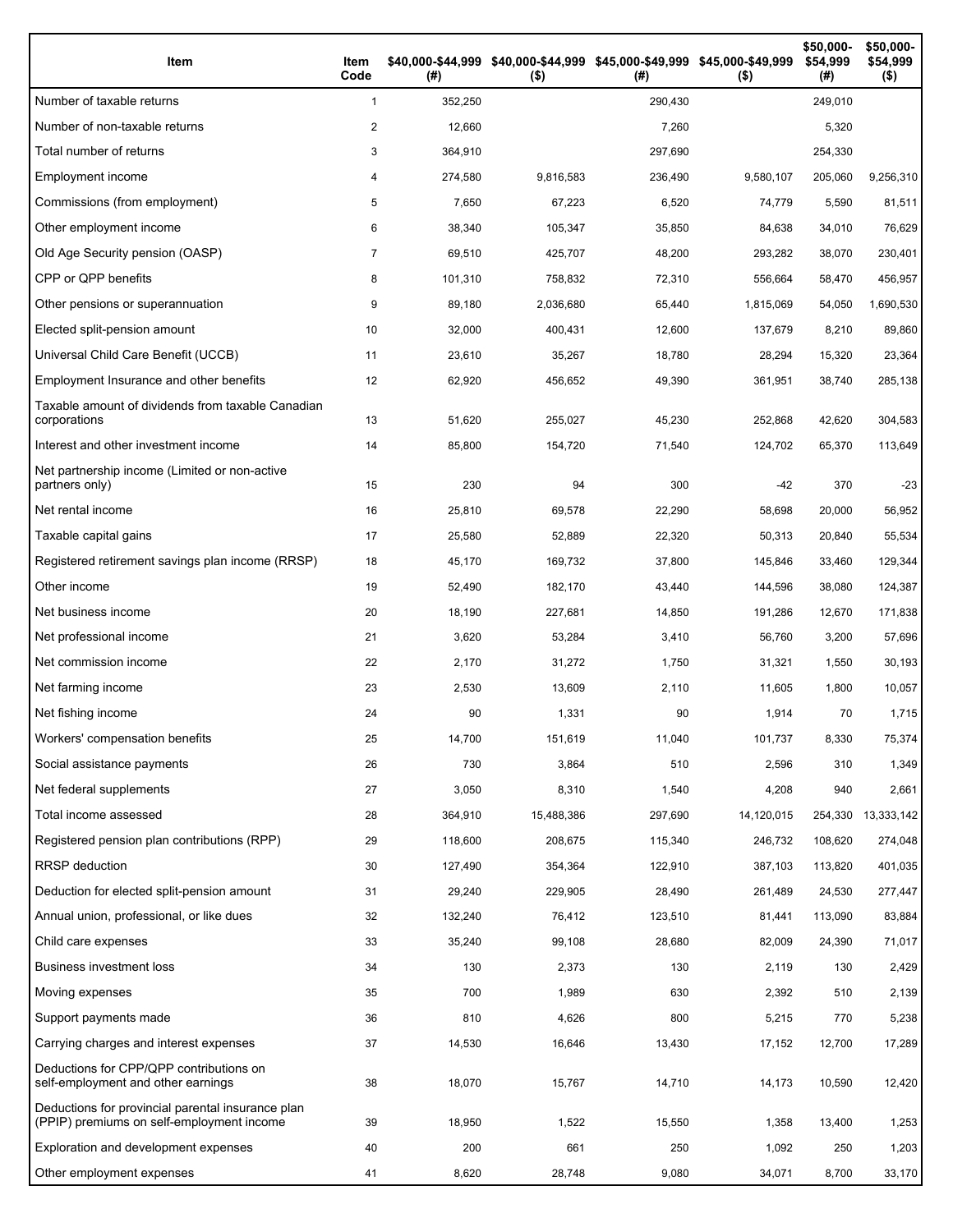| Item                                                                 | Item<br>Code | (# )    | $($ \$)    | \$40,000-\$44,999 \$40,000-\$44,999 \$45,000-\$49,999 \$45,000-\$49,999<br>(#) | $($ \$)    | \$50,000-<br>\$54,999<br>(#) | \$50,000-<br>\$54,999<br>$($ \$) |
|----------------------------------------------------------------------|--------------|---------|------------|--------------------------------------------------------------------------------|------------|------------------------------|----------------------------------|
| Clergy residence deduction                                           | 42           | 220     | 1,835      | 190                                                                            | 1,641      | 160                          | 1,569                            |
| Other deductions                                                     | 43           | 13,440  | 13,955     | 10,440                                                                         | 12,725     | 8,260                        | 11,436                           |
| Total deductions before adjustments                                  | 44           | 267,540 | 1,056,707  | 240,470                                                                        | 1,150,771  | 212,320                      | 1,195,651                        |
| Social benefits repayment                                            | 45           |         |            |                                                                                |            |                              |                                  |
| Net income after adjustments                                         | 46           | 364,880 | 14,432,433 | 297,650                                                                        | 12,970,937 |                              | 254,310 12,138,278               |
| Canadian Forces personnel and police deduction                       | 47           | 20      | 106        | 50                                                                             | 481        | 60                           | 531                              |
| Security options deductions                                          | 48           | 130     | 167        | 110                                                                            | 185        | 150                          | 296                              |
| Other payments deductions                                            | 49           | 18,260  | 163,793    | 12,960                                                                         | 108,541    | 9,530                        | 79,383                           |
| Non-capital losses of other years                                    | 50           | 340     | 2,505      | 250                                                                            | 2,214      | 210                          | 2,067                            |
| Net capital losses of other years                                    | 51           | 6,130   | 5,658      | 5,360                                                                          | 5,598      | 5,180                        | 6,224                            |
| Capital gains deduction                                              | 52           | 440     | 4,598      | 410                                                                            | 4,664      | 420                          | 7,461                            |
| Northern residents deductions                                        | 53           | 1,660   | 5,044      | 1,470                                                                          | 4,525      | 1,360                        | 4,440                            |
| Additional deductions                                                | 54           | 2,060   | 25,063     | 1,440                                                                          | 18,988     | 1,120                        | 14,083                           |
| Farming/fishing losses of prior years                                | 55           | 110     | 833        | 80                                                                             | 492        | 80                           | 654                              |
| Total deductions from net income                                     | 56           | 28,360  | 207,791    | 21,600                                                                         | 145,699    | 17,640                       | 115,149                          |
| Taxable income assessed                                              | 57           | 364,060 | 14,225,101 | 297,340                                                                        | 12,825,705 | 254,160                      | 12,023,324                       |
| Basic personal amount                                                | 58           | 364,910 | 3,947,030  | 297,690                                                                        | 3,220,009  | 254,330                      | 2,751,226                        |
| Age amount                                                           | 59           | 69,640  | 403,077    | 48,320                                                                         | 258,091    | 38,160                       | 183,487                          |
| Spouse or common-law partner amount                                  | 60           | 24,240  | 169,765    | 20,160                                                                         | 142,188    | 17,120                       | 122,630                          |
| Amount for eligible dependant                                        | 61           | 13,130  | 130,600    | 10,690                                                                         | 105,804    | 9,140                        | 90,497                           |
| Amount for children 17 and under                                     | 62           | 55,120  | 201,998    | 50,240                                                                         | 185,462    | 46,970                       | 174,473                          |
| Amount for infirm dependants age 18 or older                         | 63           | 130     | 406        | 130                                                                            | 526        | 120                          | 387                              |
| CPP or QPP contributions through employment                          | 64           | 265,700 | 456,575    | 229,550                                                                        | 449,319    | 198,960                      | 416,870                          |
| CPP or QPP contributions on self-employment and<br>other earnings    | 65           | 18,070  | 15,767     | 14,710                                                                         | 14,173     | 10,590                       | 12,420                           |
| Employment Insurance premiums                                        | 66           | 256,550 | 139.627    | 221,530                                                                        | 133,437    | 191,340                      | 119,431                          |
| PPIP premiums paid                                                   | 67           | 261,980 | 53,876     | 225,150                                                                        | 52,288     | 194,460                      | 50,302                           |
| PPIP premiums payable on employment income                           | 68           | 5,540   | 961        | 6,210                                                                          | 1,259      | 6,280                        | 1,439                            |
| PPIP premiums payable on self-employment<br>income                   | 69           | 19,290  | 1,964      | 15,910                                                                         | 1,752      | 13,680                       | 1,617                            |
| Volunteer firefighters' amount                                       | 70           | 650     | 1,956      | 610                                                                            | 1,842      | 560                          | 1,674                            |
| Canada employment amount                                             | 71           | 286,240 | 300,513    | 244,370                                                                        | 258,498    | 211,290                      | 224,060                          |
| Public transit amount                                                | 72           | 30,840  | 25,290     | 27,450                                                                         | 22,683     | 23,960                       | 20,077                           |
| Children's fitness amount                                            | 73           | 23,570  | 8,895      | 23,050                                                                         | 9,019      | 22,770                       | 9,185                            |
| Children's arts amount                                               | 74           | 5,540   | 1,825      | 5,520                                                                          | 1,844      | 5,340                        | 1,803                            |
| Home buyers' amount                                                  | 75           | 5,840   | 25,025     | 5,230                                                                          | 22,772     | 4,690                        | 20,409                           |
| Pension income amount                                                | 76           | 102,150 | 202,090    | 73,620                                                                         | 145,505    | 59,150                       | 116,804                          |
| Caregiver amount                                                     | 77           | 3,030   | 13,958     | 2,550                                                                          | 11,824     | 2,110                        | 9,758                            |
| Disability amount                                                    | 78           | 3,910   | 29,510     | 2,700                                                                          | 20,374     | 1,990                        | 14,992                           |
| Disability amount transferred from a dependant                       | 79           | 2,770   | 27,409     | 2,590                                                                          | 26,645     | 2,310                        | 23,762                           |
| Interest paid on student loans                                       | 80           | 14,250  | 5,458      | 12,790                                                                         | 4,920      | 10,860                       | 4,067                            |
| Tuition, education, and textbook amounts                             | 81           | 23,830  | 100,366    | 18,880                                                                         | 76,301     | 15,330                       | 55,767                           |
| Tuition, education, and textbook amounts<br>transferred from a child | 82           | 12,100  | 51,314     | 11,740                                                                         | 50,177     | 11,080                       | 48,522                           |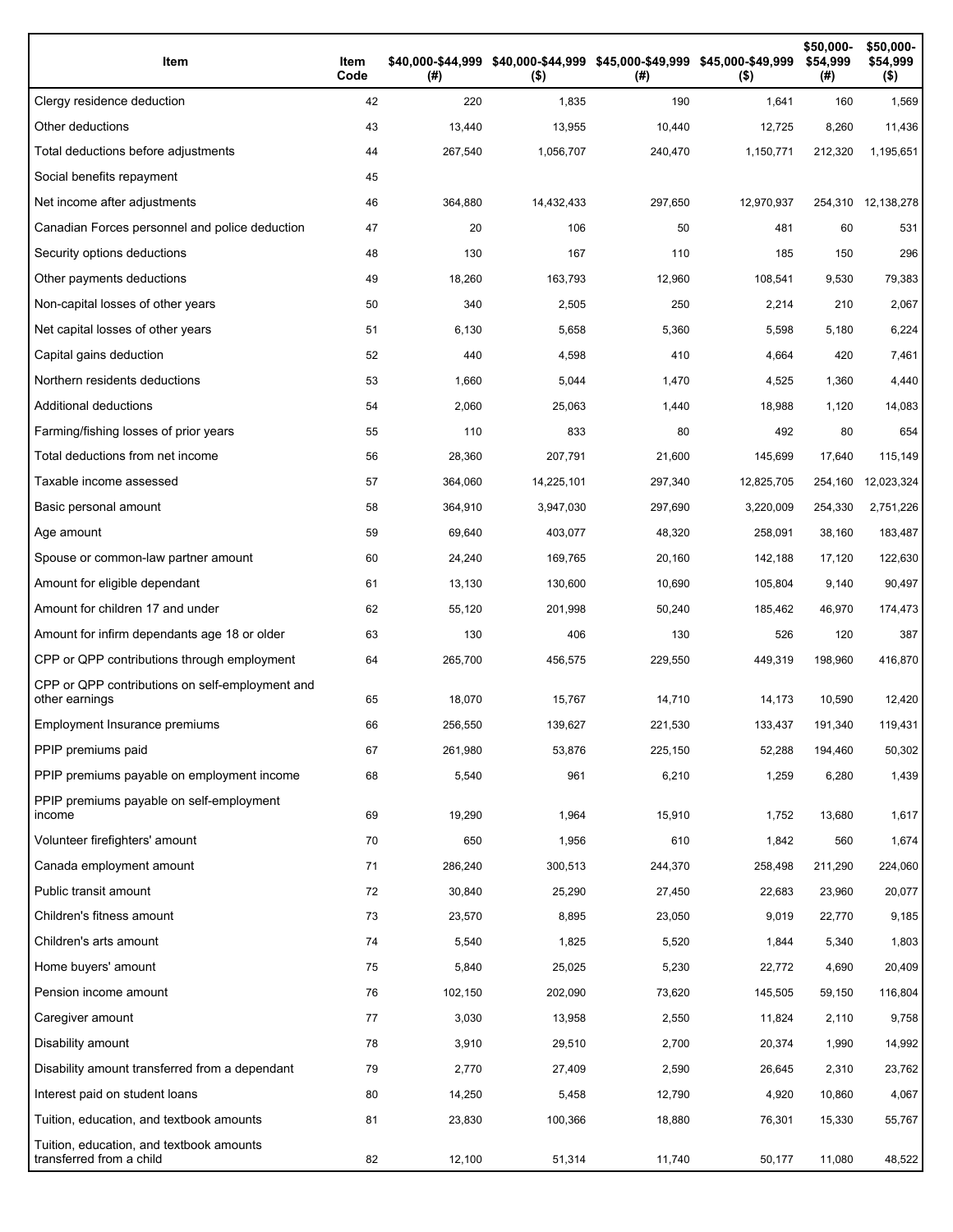| Item                                                     | ltem<br>Code | \$40,000-\$44.999<br>(# ) | \$40,000-\$44,999 \$45,000-\$49,999 \$45,000-\$49,999<br>$($ \$) | (# )    | $($ \$)   | \$50,000-<br>\$54,999<br>(#) | \$50,000-<br>\$54,999<br>$($ \$) |
|----------------------------------------------------------|--------------|---------------------------|------------------------------------------------------------------|---------|-----------|------------------------------|----------------------------------|
| Amounts transferred from spouse or common-law<br>partner | 83           | 11,520                    | 49,887                                                           | 8,320   | 35,611    | 6,500                        | 27,489                           |
| Medical expenses                                         | 84           | 146.080                   | 314,731                                                          | 104,060 | 221,467   | 78,640                       | 171,871                          |
| Total tax credits on personal amounts                    | 85           | 364,910                   | 1,002,001                                                        | 297,690 | 821,092   | 254,330                      | 701,282                          |
| Allowable charitable donations and government gifts      | 86           | 100,860                   | 40,017                                                           | 92,280  | 36,576    | 84,480                       | 35,128                           |
| Eligible cultural and ecological gifts                   | 87           | 200                       | 166                                                              | 160     | 194       | 120                          | 150                              |
| Total tax credit on donations and gifts                  | 88           | 99,340                    | 9,910                                                            | 90,970  | 9,115     | 83,370                       | 8,818                            |
| Total federal non-refundable tax credits                 | 89           | 364,910                   | 1,011,912                                                        | 297,690 | 830,207   | 254,330                      | 710,101                          |
| Federal dividend tax credit                              | 90           | 52,160                    | 31,490                                                           | 45,910  | 32,508    | 43,440                       | 39,933                           |
| Overseas employment tax credit                           | 91           | 60                        | 139                                                              | 70      | 204       | 70                           | 236                              |
| Minimum tax carryover                                    | 92           | 400                       | 858                                                              | 380     | 985       | 380                          | 1,044                            |
| Basic federal tax                                        | 93           | 352.850                   | 1,100,468                                                        | 290,910 | 1,105,850 | 249,340                      | 1,150,463                        |
| Federal Foreign Tax Credit                               | 94           | 13,560                    | 984                                                              | 12,160  | 1,138     | 11,720                       | 1,227                            |
| Federal Political contribution tax credit                | 95           | 1,160                     | 115                                                              | 1,140   | 113       | 1,140                        | 128                              |
| <b>Investment Tax Credit</b>                             | 96           | 200                       | 173                                                              | 230     | 207       | 240                          | 247                              |
| Labour-sponsored funds tax credit                        | 97           | 26,720                    | 9,402                                                            | 27,280  | 10,686    | 26,090                       | 10,990                           |
| Alternative minimum tax payable                          | 98           | 20                        | 58                                                               | 10      | 50        | 10                           | 55                               |
| Net federal tax                                          | 99           | 352,250                   | 1,089,798                                                        | 290,430 | 1,093,703 | 249,010                      | 1,137,861                        |
| CPP contributions on self-employment                     | 100          |                           |                                                                  |         |           |                              |                                  |
| Social Benefits repayment                                | 101          |                           |                                                                  |         |           |                              |                                  |
| Net Provincial Tax                                       | 102          | 50                        | 51                                                               | 50      | 48        | 40                           | 44                               |
| Total tax payable                                        | 103          | 352,250                   | 1,089,865                                                        | 290,430 | 1,093,763 | 249,010                      | 1,137,920                        |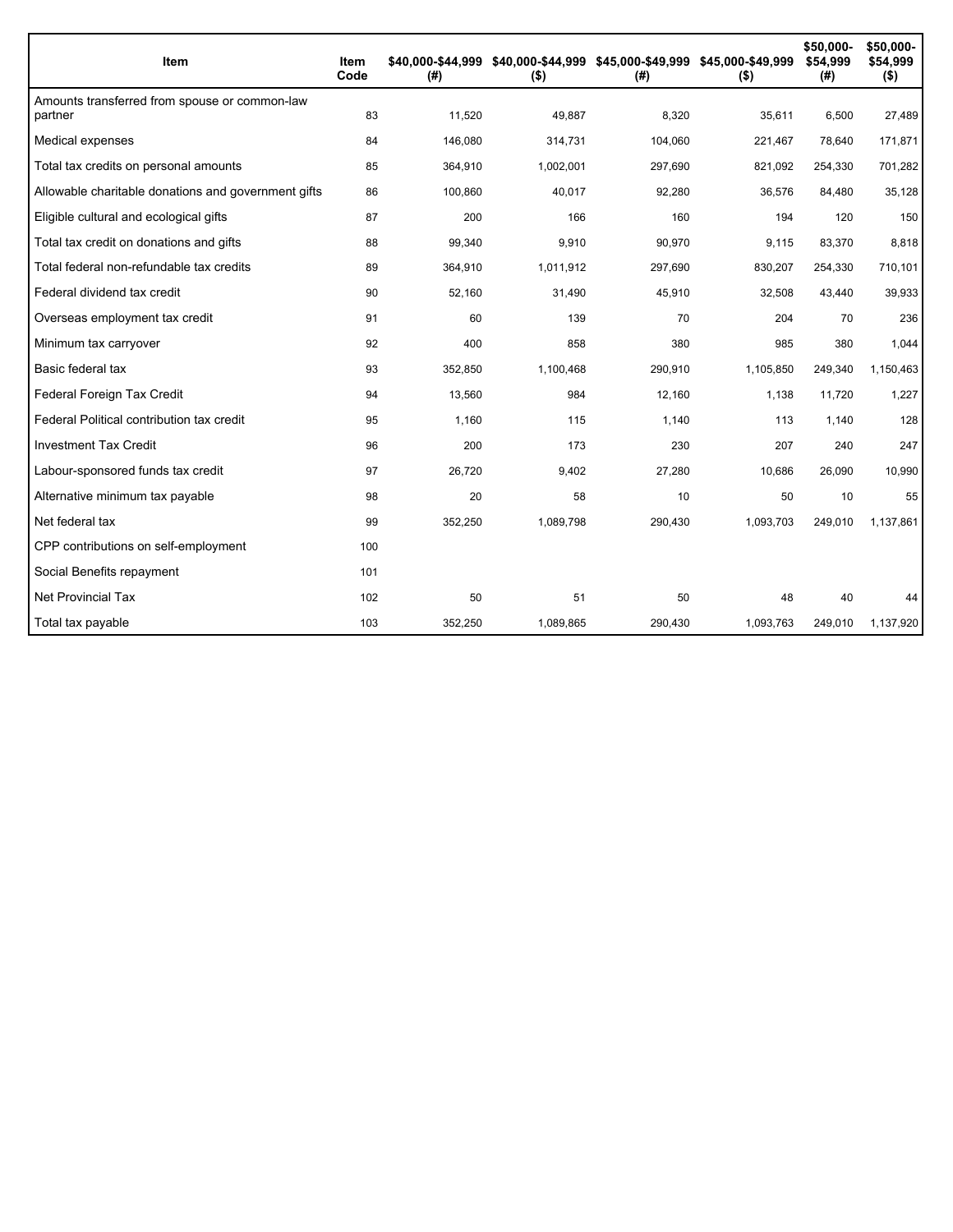| Item                                                                          | Item<br>Code   | (# )    | \$55,000-\$59,999 \$55,000-\$59,999<br>$($ \$) | (# )    | \$60,000-\$69,999 \$60,000-\$69,999 \$70,000-\$79,999 \$70,000-\$79,999<br>$($ \$) | (#)     | $($ \$)    |
|-------------------------------------------------------------------------------|----------------|---------|------------------------------------------------|---------|------------------------------------------------------------------------------------|---------|------------|
| Number of taxable returns                                                     | $\mathbf{1}$   | 208,810 |                                                | 322,150 |                                                                                    | 238,990 |            |
| Number of non-taxable returns                                                 | $\overline{2}$ | 2,720   |                                                | 3,070   |                                                                                    | 1,280   |            |
| Total number of returns                                                       | 3              | 211,530 |                                                | 325,220 |                                                                                    | 240,280 |            |
| Employment income                                                             | 4              | 176,540 | 8,790,069                                      | 277,330 | 15,729,377                                                                         | 213,620 | 14,209,968 |
| Commissions (from employment)                                                 | 5              | 4,970   | 84,114                                         | 8,200   | 169,947                                                                            | 6,170   | 162,439    |
| Other employment income                                                       | 6              | 30,920  | 63,555                                         | 53,760  | 99,003                                                                             | 42,990  | 76,296     |
| Old Age Security pension (OASP)                                               | $\overline{7}$ | 27,840  | 168,599                                        | 39,720  | 240,916                                                                            | 22,140  | 133,235    |
| CPP or QPP benefits                                                           | 8              | 43,270  | 340,821                                        | 59,660  | 471,792                                                                            | 33,760  | 270,416    |
| Other pensions or superannuation                                              | 9              | 40,730  | 1,370,846                                      | 56,290  | 1,978,156                                                                          | 32,660  | 1,237,463  |
| Elected split-pension amount                                                  | 10             | 6,470   | 75,175                                         | 12,070  | 168,354                                                                            | 6,810   | 83,360     |
| Universal Child Care Benefit (UCCB)                                           | 11             | 12,200  | 18,468                                         | 16,300  | 24,068                                                                             | 8,570   | 12,197     |
| Employment Insurance and other<br>benefits                                    | 12             | 29,500  | 211,678                                        | 42,480  | 277,942                                                                            | 25,070  | 145,624    |
| Taxable amount of dividends from<br>taxable Canadian corporations             | 13             | 37,990  | 270,799                                        | 65,510  | 573,208                                                                            | 53,150  | 500,988    |
| Interest and other investment income                                          | 14             | 57,350  | 101,600                                        | 95,230  | 181,141                                                                            | 73,940  | 142,347    |
| Net partnership income (Limited or<br>non-active partners only)               | 15             | 360     | 56                                             | 710     | 262                                                                                | 750     | 633        |
| Net rental income                                                             | 16             | 17,470  | 52,095                                         | 29,310  | 92,490                                                                             | 22,950  | 80,292     |
| Taxable capital gains                                                         | 17             | 18,910  | 56,747                                         | 32,570  | 121,758                                                                            | 26,660  | 118,755    |
| Registered retirement savings plan<br>income (RRSP)                           | 18             | 29,060  | 119,037                                        | 45,580  | 206,202                                                                            | 31,810  | 151,713    |
| Other income                                                                  | 19             | 33,120  | 113,696                                        | 53,520  | 197,601                                                                            | 41,300  | 159,246    |
| Net business income                                                           | 20             | 10,390  | 143,801                                        | 16,190  | 250,212                                                                            | 11,890  | 205,904    |
| Net professional income                                                       | 21             | 2,950   | 59,884                                         | 5,320   | 121,617                                                                            | 4,780   | 121,372    |
| Net commission income                                                         | 22             | 1,330   | 28,311                                         | 2,130   | 54,091                                                                             | 1,500   | 46,055     |
| Net farming income                                                            | 23             | 1,420   | 7,809                                          | 2,290   | 12,716                                                                             | 1,680   | 11,750     |
| Net fishing income                                                            | 24             | 50      | 1,521                                          | 80      | 2,418                                                                              | 40      | 1,804      |
| Workers' compensation benefits                                                | 25             | 6,270   | 54,115                                         | 8,200   | 70,194                                                                             | 4,360   | 36,069     |
| Social assistance payments                                                    | 26             | 200     | 755                                            | 270     | 1,186                                                                              | 150     | 588        |
| Net federal supplements                                                       | 27             | 640     | 1,887                                          | 810     | 2,177                                                                              | 490     | 1,430      |
| Total income assessed                                                         | 28             | 211,530 | 12,142,632                                     | 325,220 | 21,058,548                                                                         | 240,280 | 17,918,353 |
| Registered pension plan contributions<br>(RPP)                                | 29             | 101,210 | 294,759                                        | 170,010 | 582,527                                                                            | 143,900 | 607,903    |
| <b>RRSP</b> deduction                                                         | 30             | 102,470 | 393,705                                        | 169,360 | 726,369                                                                            | 139,740 | 677,715    |
| Deduction for elected split-pension<br>amount                                 | 31             | 18,900  | 246,856                                        | 24,830  | 366,587                                                                            | 15,970  | 245,551    |
| Annual union, professional, or like<br>dues                                   | 32             | 103,290 | 84,789                                         | 166,630 | 153,933                                                                            | 136,760 | 142,054    |
| Child care expenses                                                           | 33             | 20,170  | 58,529                                         | 29,740  | 85,027                                                                             | 19,680  | 51,408     |
| Business investment loss                                                      | 34             | 140     | 2,251                                          | 190     | 3,344                                                                              | 150     | 2,113      |
| Moving expenses                                                               | 35             | 470     | 2,426                                          | 750     | 4,149                                                                              | 580     | 4,213      |
| Support payments made                                                         | 36             | 620     | 4,588                                          | 1,130   | 9,191                                                                              | 960     | 9,222      |
| Carrying charges and interest<br>expenses                                     | 37             | 11,620  | 17,469                                         | 19,900  | 32,543                                                                             | 17,230  | 33,337     |
| Deductions for CPP/QPP contributions<br>on self-employment and other earnings | 38             | 7,640   | 10,123                                         | 11,150  | 16,310                                                                             | 7,800   | 12,433     |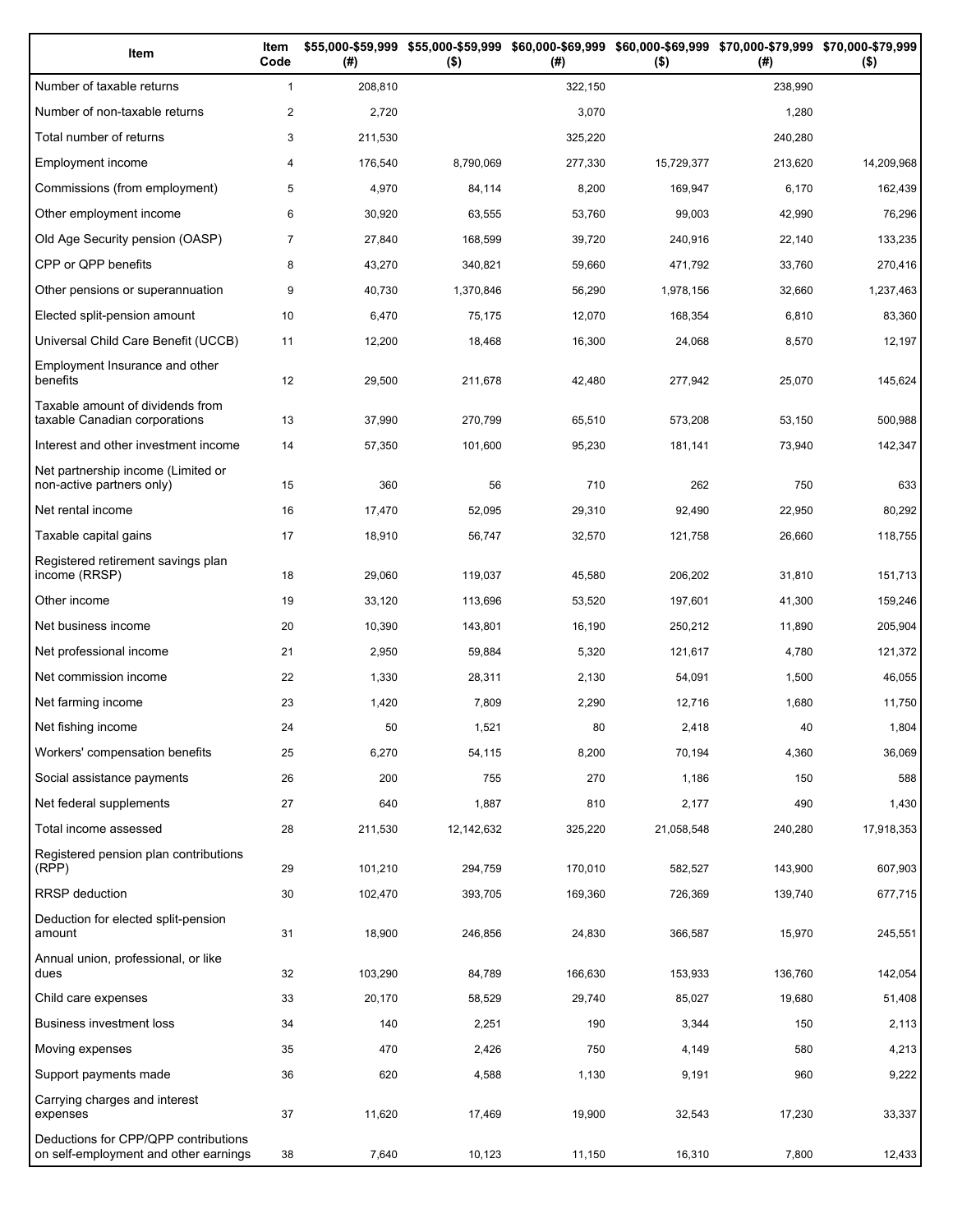| Item                                                                                              | Item<br>Code | (#)     | $($ \$)    | \$55,000-\$59,999 \$55,000-\$59,999 \$60,000-\$69,999 \$60,000-\$69,999 \$70,000-\$79,999 \$70,000-\$79,999<br>(#) | $($ \$)    | (# )    | $($ \$)    |
|---------------------------------------------------------------------------------------------------|--------------|---------|------------|--------------------------------------------------------------------------------------------------------------------|------------|---------|------------|
| Deductions for provincial parental<br>insurance plan (PPIP) premiums on<br>self-employment income | 39           | 11,200  | 1,116      | 17,430                                                                                                             | 1,983      | 9,930   | 1,530      |
| Exploration and development expenses                                                              | 40           | 270     | 1,572      | 550                                                                                                                | 2,855      | 590     | 3,793      |
| Other employment expenses                                                                         | 41           | 7,460   | 29,722     | 11,800                                                                                                             | 52,719     | 8,650   | 41,878     |
| Clergy residence deduction                                                                        | 42           | 140     | 1,652      | 230                                                                                                                | 2,753      | 100     | 1,234      |
| Other deductions                                                                                  | 43           | 6,550   | 10,573     | 9,150                                                                                                              | 17,782     | 6,000   | 17,828     |
| Total deductions before adjustments                                                               | 44           | 183,160 | 1,160,202  | 287,690                                                                                                            | 2,058,146  | 221,380 | 1,852,254  |
| Social benefits repayment                                                                         | 45           | 1,040   | 299        | 16,690                                                                                                             | 12,225     | 22,850  | 20,495     |
| Net income after adjustments                                                                      | 46           | 211,510 | 10,982,425 | 325,200                                                                                                            | 18,988,668 | 240,260 | 16,045,754 |
| Canadian Forces personnel and police<br>deduction                                                 | 47           | 40      | 485        | 250                                                                                                                | 2,648      | 180     | 2,427      |
| Security options deductions                                                                       | 48           | 140     | 354        | 230                                                                                                                | 612        | 270     | 899        |
| Other payments deductions                                                                         | 49           | 7,070   | 56,757     | 9,240                                                                                                              | 73,557     | 4,970   | 38,074     |
| Non-capital losses of other years                                                                 | 50           | 170     | 1,562      | 230                                                                                                                | 2,602      | 160     | 1,743      |
| Net capital losses of other years                                                                 | 51           | 4,780   | 5,896      | 8,660                                                                                                              | 11,539     | 7,240   | 10,997     |
| Capital gains deduction                                                                           | 52           | 410     | 6,940      | 880                                                                                                                | 20,357     | 770     | 22,063     |
| Northern residents deductions                                                                     | 53           | 1,170   | 3,852      | 2,000                                                                                                              | 7,025      | 1,700   | 6,639      |
| Additional deductions                                                                             | 54           | 850     | 9,285      | 1,330                                                                                                              | 19,351     | 870     | 15,760     |
| Farming/fishing losses of prior years                                                             | 55           | 70      | 387        | 100                                                                                                                | 762        | 90      | 537        |
| Total deductions from net income                                                                  | 56           | 14,330  | 85,526     | 22,280                                                                                                             | 138,463    | 15,810  | 99,327     |
| Taxable income assessed                                                                           | 57           | 211,420 | 10,897,158 | 325,060                                                                                                            | 18,850,575 | 240,150 | 15,946,950 |
| Basic personal amount                                                                             | 58           | 211,530 | 2,288,340  | 325,220                                                                                                            | 3,518,321  | 240,280 | 2,599,573  |
| Age amount                                                                                        | 59           | 27,900  | 117,600    | 39,800                                                                                                             | 124,749    | 22,160  | 45,909     |
| Spouse or common-law partner                                                                      |              |         |            |                                                                                                                    |            |         |            |
| amount                                                                                            | 60           | 14,560  | 105,003    | 23,410                                                                                                             | 169,985    | 18,520  | 138,490    |
| Amount for eligible dependant                                                                     | 61           | 7,710   | 75,999     | 12,200                                                                                                             | 120,318    | 9,940   | 97,370     |
| Amount for children 17 and under                                                                  | 62           | 42,780  | 160,483    | 74,320                                                                                                             | 282,090    | 62,380  | 236,766    |
| Amount for infirm dependants age 18<br>or older                                                   | 63           | 80      | 258        | 120                                                                                                                | 425        | 100     | 382        |
| CPP or QPP contributions through<br>employment                                                    | 64           | 171,500 | 368,157    | 270,630                                                                                                            | 590,911    | 209,740 | 465,992    |
| CPP or QPP contributions on<br>self-employment and other earnings                                 | 65           | 7,640   | 10,123     | 11,150                                                                                                             | 16,310     | 7,800   | 12,433     |
| Employment Insurance premiums                                                                     | 66           | 165,210 | 105,040    | 259,490                                                                                                            | 167,244    | 200,910 | 131,527    |
| PPIP premiums paid                                                                                | 67           | 166,900 | 47,542     | 262,780                                                                                                            | 84,211     | 203,510 | 70,003     |
| PPIP premiums payable on<br>employment income                                                     | 68           | 6,320   | 1,619      | 10,600                                                                                                             | 3,037      | 7,950   | 2,474      |
| PPIP premiums payable on<br>self-employment income                                                | 69           | 11,480  | 1,441      | 17,800                                                                                                             | 2,556      | 10,100  | 1,973      |
| Volunteer firefighters' amount                                                                    | 70           | 440     | 1,311      | 730                                                                                                                | 2,175      | 510     | 1,536      |
| Canada employment amount                                                                          | 71           | 180,920 | 192,736    | 283,390                                                                                                            | 303,041    | 217,030 | 233,655    |
| Public transit amount                                                                             | 72           | 20,970  | 17,725     | 32,970                                                                                                             | 27,912     | 26,400  | 22,442     |
| Children's fitness amount                                                                         | 73           | 21,630  | 9,080      | 39,970                                                                                                             | 17,560     | 36,200  | 17,032     |
| Children's arts amount                                                                            | 74           | 5,180   | 1,782      | 9,900                                                                                                              | 3,534      | 9,610   | 3,585      |
| Home buyers' amount                                                                               | 75           | 3,870   | 17,219     | 5,680                                                                                                              | 25,488     | 3,190   | 14,526     |
| Pension income amount                                                                             | 76           | 44,590  | 88,073     | 62,200                                                                                                             | 122,721    | 36,900  | 72,674     |
| Caregiver amount                                                                                  | 77           | 1,770   | 8,483      | 2,730                                                                                                              | 12,751     | 2,050   | 9,986      |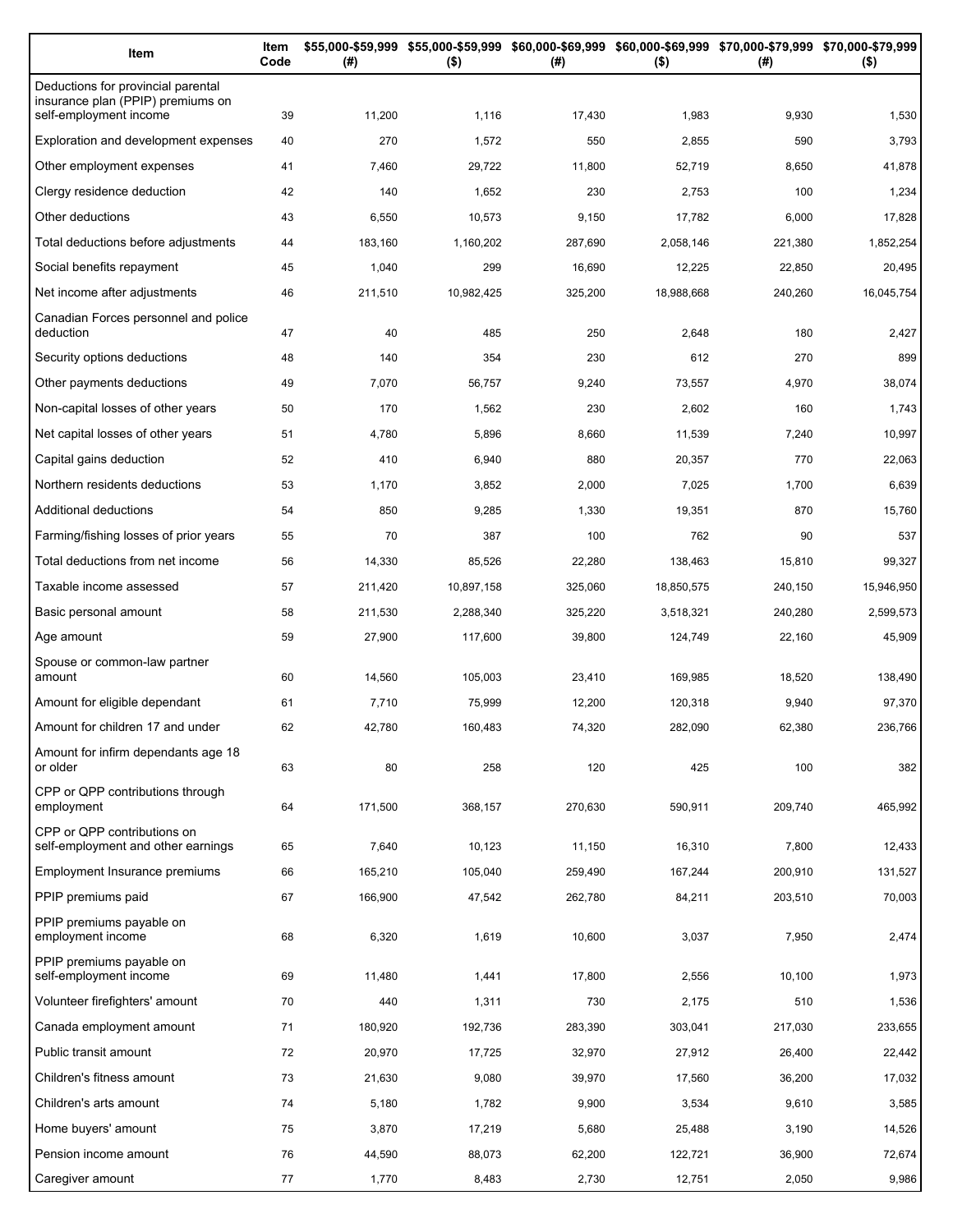| Item                                                                 | Item<br>Code | (#)     | \$55,000-\$59,999 \$55,000-\$59,999 \$60,000-\$69,999 \$60,000-\$69,999 \$70,000-\$79,999 \$70,000-\$79,999<br>$($ \$) | (#)     | $($ \$)   | (#)     | $($ \$)   |
|----------------------------------------------------------------------|--------------|---------|------------------------------------------------------------------------------------------------------------------------|---------|-----------|---------|-----------|
| Disability amount                                                    | 78           | 1,500   | 11,280                                                                                                                 | 2,090   | 15,745    | 1,260   | 9,491     |
| Disability amount transferred from a<br>dependant                    | 79           | 2,030   | 21,259                                                                                                                 | 3,310   | 34,944    | 2,670   | 28,680    |
| Interest paid on student loans                                       | 80           | 9,060   | 3,426                                                                                                                  | 12,230  | 4,577     | 7,260   | 2,741     |
| Tuition, education, and textbook<br>amounts                          | 81           | 12,860  | 51,515                                                                                                                 | 18,730  | 55,336    | 13,250  | 33,529    |
| Tuition, education, and textbook<br>amounts transferred from a child | 82           | 10,900  | 48,603                                                                                                                 | 19,810  | 89,993    | 20,950  | 97,564    |
| Amounts transferred from spouse or<br>common-law partner             | 83           | 5,150   | 21,561                                                                                                                 | 7,580   | 31,725    | 5,360   | 21,811    |
| Medical expenses                                                     | 84           | 58,720  | 131,748                                                                                                                | 78,700  | 187,414   | 49,840  | 122,328   |
| Total tax credits on personal amounts                                | 85           | 211,530 | 586,135                                                                                                                | 325,220 | 902,305   | 240,280 | 674,225   |
| Allowable charitable donations and<br>government gifts               | 86           | 74,850  | 31,891                                                                                                                 | 123,410 | 56,524    | 101,340 | 48,088    |
| Eligible cultural and ecological gifts                               | 87           | 120     | 140                                                                                                                    | 180     | 788       | 140     | 587       |
| Total tax credit on donations and gifts                              | 88           | 73,880  | 8,021                                                                                                                  | 122,000 | 14,503    | 100,400 | 12,292    |
| Total federal non-refundable tax credits                             | 89           | 211,530 | 594,156                                                                                                                | 325,220 | 916,808   | 240,280 | 686.517   |
| Federal dividend tax credit                                          | 90           | 38,750  | 36,438                                                                                                                 | 66,720  | 78,095    | 54,070  | 68,586    |
| Overseas employment tax credit                                       | 91           | 60      | 231                                                                                                                    | 100     | 408       | 90      | 506       |
| Minimum tax carryover                                                | 92           | 330     | 991                                                                                                                    | 730     | 1,994     | 620     | 1,580     |
| Basic federal tax                                                    | 93           | 209,040 | 1,141,016                                                                                                              | 322,450 | 2,183,779 | 239,000 | 2,035,148 |
| Federal Foreign Tax Credit                                           | 94           | 10,790  | 1,327                                                                                                                  | 19,040  | 2,910     | 16,450  | 3,104     |
| Federal Political contribution tax credit                            | 95           | 950     | 109                                                                                                                    | 1,690   | 202       | 1,300   | 165       |
| Investment Tax Credit                                                | 96           | 240     | 267                                                                                                                    | 460     | 508       | 470     | 522       |
| Labour-sponsored funds tax credit                                    | 97           | 24,660  | 10,757                                                                                                                 | 41,290  | 19,014    | 35,800  | 17,524    |
| Alternative minimum tax payable                                      | 98           | 30      | 56                                                                                                                     | 80      | 116       | 320     | 219       |
| Net federal tax                                                      | 99           | 208,810 | 1,128,557                                                                                                              | 322,120 | 2,161,143 | 238,850 | 2,013,806 |
| CPP contributions on self-employment                                 | 100          |         |                                                                                                                        |         |           |         |           |
| Social Benefits repayment                                            | 101          | 1,040   | 299                                                                                                                    | 16,690  | 12.225    | 22,850  | 20,495    |
| <b>Net Provincial Tax</b>                                            | 102          | 40      | 59                                                                                                                     | 70      | 106       | 70      | 123       |
| Total tax payable                                                    | 103          | 208,810 | 1,128,922                                                                                                              | 322,150 | 2,173,485 | 238,990 | 2,034,434 |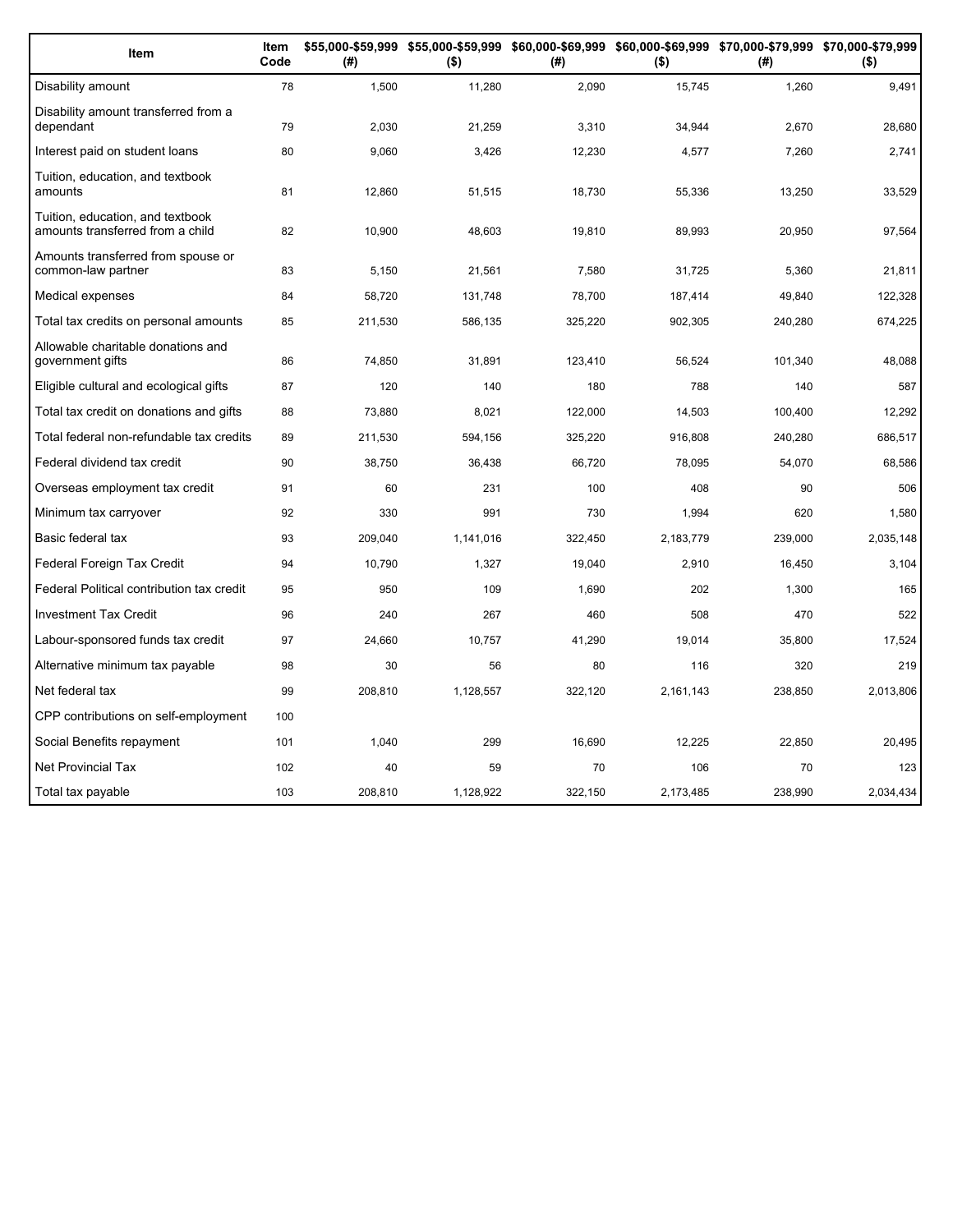| Item                                                              | Item<br>Code   | (# )    | $($ \$)    | (#)     | $($ \$)   | \$80,000-\$89,999 \$80,000-\$89,999 \$90,000-\$99,999 \$90,000-\$99,999 \$100,000-\$149,999 \$100,000-\$149,999<br>(# ) | $($ \$)    |
|-------------------------------------------------------------------|----------------|---------|------------|---------|-----------|-------------------------------------------------------------------------------------------------------------------------|------------|
| Number of taxable returns                                         | $\mathbf{1}$   | 149,250 |            | 102,130 |           | 199,090                                                                                                                 |            |
| Number of non-taxable returns                                     | $\overline{2}$ | 690     |            | 350     |           | 660                                                                                                                     |            |
| Total number of returns                                           | 3              | 149,940 |            | 102,480 |           | 199,750                                                                                                                 |            |
| Employment income                                                 | $\overline{4}$ | 132,910 | 9,873,225  | 91,670  | 7,621,121 | 174,790                                                                                                                 | 17,515,896 |
| Commissions (from employment)                                     | 5              | 4,970   | 150,186    | 3,760   | 133,158   | 10,250                                                                                                                  | 461,315    |
| Other employment income                                           | 6              | 28,070  | 56,086     | 19,720  | 41,260    | 41,540                                                                                                                  | 112,859    |
| Old Age Security pension (OASP)                                   | $\overline{7}$ | 13,540  | 80,628     | 8,720   | 51,530    | 18,920                                                                                                                  | 107,534    |
| CPP or QPP benefits                                               | 8              | 21,110  | 171,678    | 12,940  | 106,562   | 26,150                                                                                                                  | 219,500    |
| Other pensions or superannuation                                  | 9              | 20,740  | 832,425    | 13,250  | 548,639   | 26,640                                                                                                                  | 1,164,606  |
| Elected split-pension amount                                      | 10             | 4,890   | 66,796     | 3,030   | 34,693    | 4,340                                                                                                                   | 40,217     |
| Universal Child Care Benefit<br>(UCCB)                            | 11             | 4,580   | 6,660      | 2,570   | 3,665     | 3,540                                                                                                                   | 5,130      |
| Employment Insurance and other<br>benefits                        | 12             | 13,850  | 82,240     | 8,140   | 45,727    | 12,390                                                                                                                  | 68,506     |
| Taxable amount of dividends from<br>taxable Canadian corporations | 13             | 39,130  | 444,493    | 29,320  | 366,778   | 72,540                                                                                                                  | 1,346,955  |
| Interest and other investment<br>income                           | 14             | 49,000  | 108,985    | 35,350  | 86,241    | 78,920                                                                                                                  | 253,790    |
| Net partnership income (Limited<br>or non-active partners only)   | 15             | 740     | 1,112      | 640     | 811       | 2,350                                                                                                                   | 6,601      |
| Net rental income                                                 | 16             | 16,510  | 72,447     | 11,640  | 56,972    | 25,190                                                                                                                  | 174,797    |
| Taxable capital gains                                             | 17             | 19,940  | 113,152    | 15,350  | 106,628   | 38,500                                                                                                                  | 395,376    |
| Registered retirement savings<br>plan income (RRSP)               | 18             | 19,780  | 117,294    | 12,630  | 81,532    | 21,940                                                                                                                  | 221,180    |
| Other income                                                      | 19             | 28,870  | 137,171    | 21,090  | 111,639   | 49,410                                                                                                                  | 391,360    |
| Net business income                                               | 20             | 7,990   | 167,249    | 5,330   | 126,363   | 11,370                                                                                                                  | 382,257    |
| Net professional income                                           | 21             | 3,850   | 130,361    | 2,930   | 116,575   | 9,640                                                                                                                   | 605,234    |
| Net commission income                                             | 22             | 1,160   | 42,874     | 870     | 37,249    | 2,160                                                                                                                   | 131,340    |
| Net farming income                                                | 23             | 1,140   | 9,184      | 820     | 6,238     | 1,730                                                                                                                   | 21,558     |
| Net fishing income                                                | 24             | 30      | 853        | 10      | 551       | 60                                                                                                                      | 3,390      |
| Workers' compensation benefits                                    | 25             | 2,350   | 21,000     | 1,270   | 13,014    | 1,760                                                                                                                   | 20,121     |
| Social assistance payments                                        | 26             | 70      | 389        | 40      | 166       | 70                                                                                                                      | 251        |
| Net federal supplements                                           | 27             | 300     | 800        | 180     | 510       | 440                                                                                                                     | 1,450      |
| Total income assessed                                             | 28             | 149,940 | 12,692,977 | 102,480 | 9,702,837 | 199,750                                                                                                                 | 23,664,398 |
| Registered pension plan<br>contributions (RPP)                    | 29             | 84,680  | 396,523    | 57,770  | 302,375   | 98,650                                                                                                                  | 596,022    |
| <b>RRSP</b> deduction                                             | 30             | 91,990  | 545,945    | 66,790  | 462,049   | 137,960                                                                                                                 | 1,348,216  |
| Deduction for elected<br>split-pension amount                     | 31             | 10,280  | 163,046    | 7,140   | 115,248   | 14,530                                                                                                                  | 275,141    |
| Annual union, professional, or like<br>dues                       | 32             | 76,780  | 79,241     | 50,080  | 52,511    | 83,440                                                                                                                  | 94,333     |
| Child care expenses                                               | 33             | 10,550  | 29,811     | 6,530   | 18,767    | 10,760                                                                                                                  | 33,409     |
| Business investment loss                                          | 34             | 140     | 4,184      | 100     | 1,641     | 260                                                                                                                     | 11,810     |
| Moving expenses                                                   | 35             | 470     | 3,939      | 340     | 3,115     | 660                                                                                                                     | 7,363      |
| Support payments made                                             | 36             | 760     | 7,669      | 620     | 7,314     | 1,740                                                                                                                   | 26,260     |
| Carrying charges and interest<br>expenses                         | 37             | 13,110  | 28,760     | 10,180  | 23,854    | 27,450                                                                                                                  | 83,438     |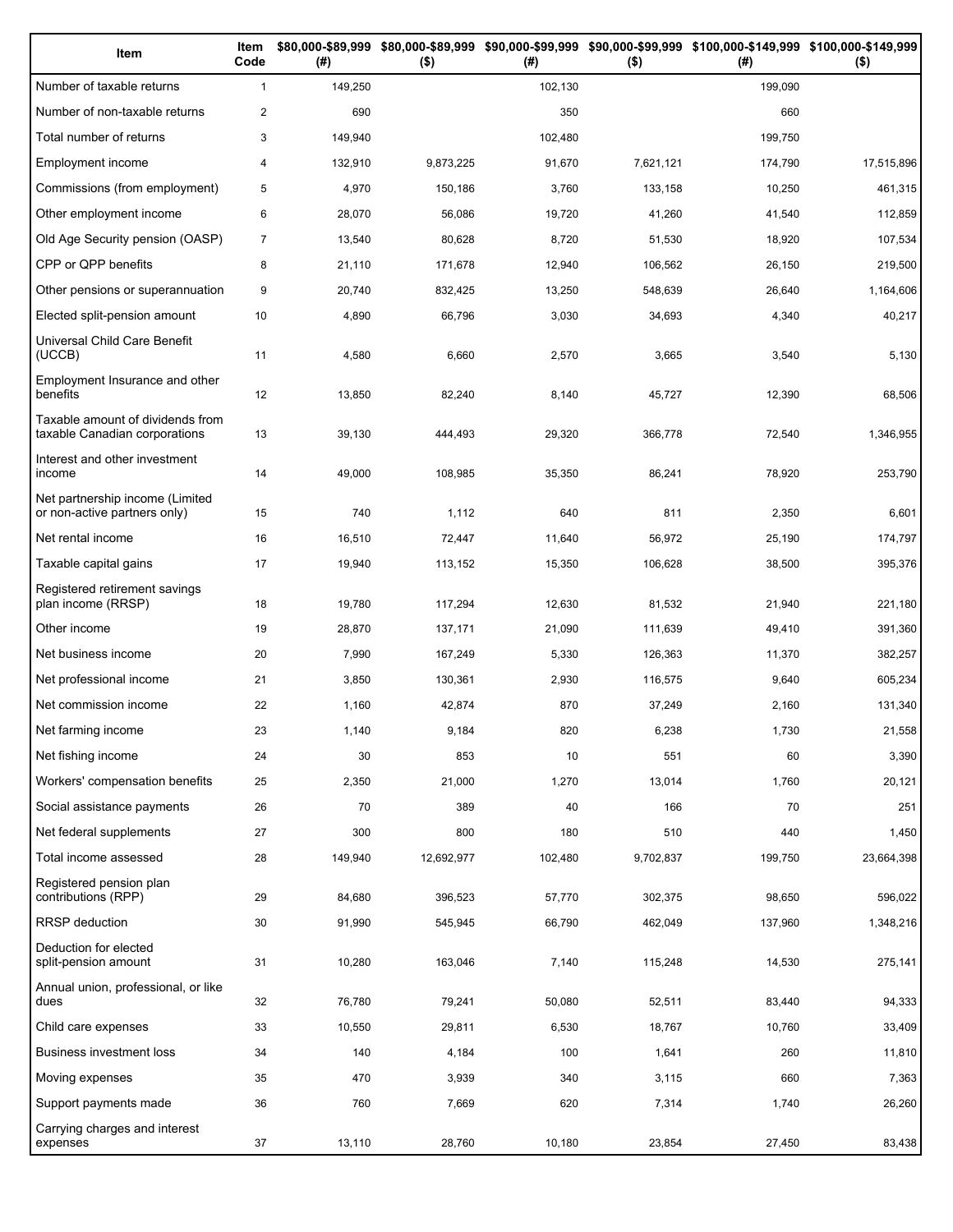| Item                                                                                              | Item<br>Code | (# )    | $($ \$)    | (#)     | $($ \$)   | \$80,000-\$89,999 \$80,000-\$89,999 \$90,000-\$99,999 \$90,000-\$99,999 \$100,000-\$149,999 \$100,000-\$149,999<br>(#) | $($ \$)    |
|---------------------------------------------------------------------------------------------------|--------------|---------|------------|---------|-----------|------------------------------------------------------------------------------------------------------------------------|------------|
| Deductions for CPP/QPP<br>contributions on self-employment<br>and other earnings                  | 38           | 5,940   | 10,027     | 4,310   | 7,469     | 12,290                                                                                                                 | 23,325     |
| Deductions for provincial parental<br>insurance plan (PPIP) premiums<br>on self-employment income | 39           | 6,920   | 1,226      | 4,880   | 911       | 13,240                                                                                                                 | 2,858      |
| <b>Exploration and development</b><br>expenses                                                    | 40           | 600     | 4,076      | 520     | 4,299     | 2,000                                                                                                                  | 18,397     |
| Other employment expenses                                                                         | 41           | 6,520   | 36,404     | 5,170   | 30,558    | 13,650                                                                                                                 | 90,840     |
| Clergy residence deduction                                                                        | 42           | 90      | 1,275      | 50      | 671       | 90                                                                                                                     | 1,616      |
| Other deductions                                                                                  | 43           | 3,770   | 14,765     | 2,690   | 13,933    | 5,820                                                                                                                  | 54,197     |
| Total deductions before<br>adjustments                                                            | 44           | 138,350 | 1,326,944  | 95,640  | 1,044,723 | 186,010                                                                                                                | 2,667,257  |
| Social benefits repayment                                                                         | 45           | 15,050  | 23,332     | 10,180  | 22,244    | 22,150                                                                                                                 | 82,290     |
| Net income after adjustments                                                                      | 46           | 149,930 | 11,344,213 | 102,470 | 8,635,975 | 199,710                                                                                                                | 20,920,444 |
| Canadian Forces personnel and<br>police deduction                                                 | 47           | 140     | 3,483      | 130     | 2,810     | 210                                                                                                                    | 5,343      |
| Security options deductions                                                                       | 48           | 250     | 1,070      | 280     | 1,179     | 1,410                                                                                                                  | 8,711      |
| Other payments deductions                                                                         | 49           | 2,690   | 22,172     | 1,480   | 13,644    | 2,120                                                                                                                  | 21,451     |
| Non-capital losses of other years                                                                 | 50           | 120     | 2,121      | 80      | 1,631     | 170                                                                                                                    | 3,539      |
| Net capital losses of other years                                                                 | 51           | 5,650   | 9,856      | 4,420   | 8,290     | 12,040                                                                                                                 | 29,641     |
| Capital gains deduction                                                                           | 52           | 640     | 22,693     | 510     | 19,845    | 1,640                                                                                                                  | 87,859     |
| Northern residents deductions                                                                     | 53           | 1,480   | 6,239      | 1,300   | 6,084     | 3,590                                                                                                                  | 19,068     |
| Additional deductions                                                                             | 54           | 560     | 11,777     | 390     | 9,137     | 900                                                                                                                    | 29,293     |
| Farming/fishing losses of prior<br>years                                                          | 55           | 60      | 510        | 40      | 370       | 110                                                                                                                    | 1,881      |
| Total deductions from net income                                                                  | 56           | 11,210  | 79,929     | 8,360   | 63,003    | 21,460                                                                                                                 | 206,990    |
| Taxable income assessed                                                                           | 57           | 149,840 | 11,264,680 | 102,430 | 8,573,216 | 199,620                                                                                                                | 20,714,399 |
| Basic personal amount                                                                             | 58           | 149,940 | 1,621,980  | 102,480 | 1,108,585 | 199,750                                                                                                                | 2,160,358  |
| Age amount                                                                                        | 59           | 8,090   | 15,782     | 3,490   | 6,157     | 2,930                                                                                                                  | 5,448      |
| Spouse or common-law partner<br>amount                                                            | 60           | 12,760  | 97,190     | 9,310   | 70,921    | 21,020                                                                                                                 | 164,488    |
| Amount for eligible dependant                                                                     | 61           | 5,550   | 54,334     | 3,680   | 36,160    | 6,370                                                                                                                  | 61,748     |
| Amount for children 17 and under                                                                  | 62           | 40,960  | 157,590    | 29,540  | 113,926   | 59,950                                                                                                                 | 233,881    |
| Amount for infirm dependants age<br>18 or older                                                   | 63           | 70      | 261        | 40      | 165       | 90                                                                                                                     | 373        |
| CPP or QPP contributions<br>through employment                                                    | 64           | 130,550 | 290,390    | 90,300  | 202,287   | 172,210                                                                                                                | 385,151    |
| CPP or QPP contributions on<br>self-employment and other                                          |              |         |            |         |           |                                                                                                                        |            |
| earnings                                                                                          | 65           | 5,940   | 10,027     | 4,310   | 7,469     | 12,290                                                                                                                 | 23,325     |
| Employment Insurance premiums                                                                     | 66           | 123,210 | 80,808     | 84,260  | 55,581    | 155,270                                                                                                                | 102,363    |
| PPIP premiums paid                                                                                | 67           | 125,230 | 43,257     | 86,040  | 30,059    | 163,940                                                                                                                | 57,340     |
| PPIP premiums payable on<br>employment income                                                     | 68           | 6,620   | 2,125      | 5,100   | 1,675     | 10,010                                                                                                                 | 3,290      |
| PPIP premiums payable on<br>self-employment income                                                | 69           | 7,010   | 1,579      | 4,930   | 1,174     | 13,370                                                                                                                 | 3,682      |
| Volunteer firefighters' amount                                                                    | 70           | 310     | 924        | 250     | 747       | 320                                                                                                                    | 951        |
| Canada employment amount                                                                          | 71           | 135,150 | 145,454    | 93,180  | 100,512   | 177,940                                                                                                                | 191,889    |
| Public transit amount                                                                             | 72           | 18,150  | 15,782     | 13,100  | 11,685    | 25,140                                                                                                                 | 22,388     |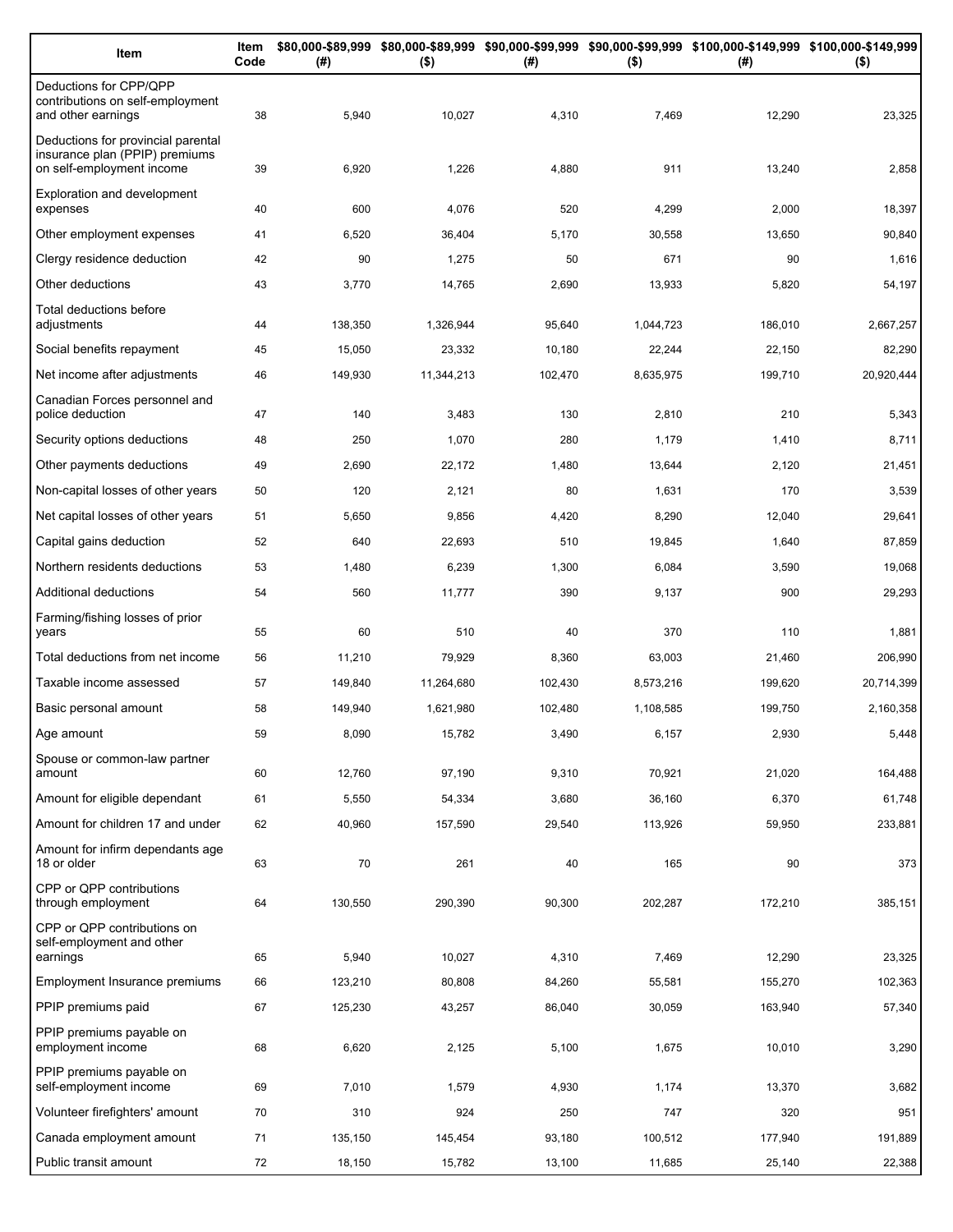| Item                                                                 | Item<br>Code | (# )    | $($ \$)   | (#)     | $($ \$)   | \$80,000-\$89,999 \$80,000-\$89,999 \$90,000-\$99,999 \$90,000-\$99,999 \$100,000-\$149,999 \$100,000-\$149,999<br>(#) | $($ \$)   |
|----------------------------------------------------------------------|--------------|---------|-----------|---------|-----------|------------------------------------------------------------------------------------------------------------------------|-----------|
| Children's fitness amount                                            | 73           | 24,590  | 12,091    | 18,470  | 9,427     | 38,770                                                                                                                 | 21,409    |
| Children's arts amount                                               | 74           | 6,630   | 2,561     | 5,210   | 2,104     | 11,970                                                                                                                 | 5,244     |
| Home buyers' amount                                                  | 75           | 1,760   | 8,106     | 1,090   | 5,091     | 1,580                                                                                                                  | 7,421     |
| Pension income amount                                                | 76           | 23,850  | 46,932    | 15,720  | 30,873    | 30,130                                                                                                                 | 59,058    |
| Caregiver amount                                                     | 77           | 1,360   | 6,724     | 950     | 4,873     | 1,850                                                                                                                  | 9,494     |
| Disability amount                                                    | 78           | 710     | 5,377     | 420     | 3,193     | 890                                                                                                                    | 6,704     |
| Disability amount transferred from<br>a dependant                    | 79           | 1,740   | 18,238    | 1,210   | 12,730    | 2,360                                                                                                                  | 25,176    |
| Interest paid on student loans                                       | 80           | 4,070   | 1,481     | 2,410   | 881       | 3,480                                                                                                                  | 1,259     |
| Tuition, education, and textbook<br>amounts                          | 81           | 7,940   | 19,998    | 4,860   | 11,496    | 8,080                                                                                                                  | 19,878    |
| Tuition, education, and textbook<br>amounts transferred from a child | 82           | 14,360  | 67,843    | 11,170  | 53,842    | 26,270                                                                                                                 | 132,785   |
| Amounts transferred from spouse<br>or common-law partner             | 83           | 3,530   | 14,017    | 2,400   | 9,196     | 5,040                                                                                                                  | 19,484    |
| Medical expenses                                                     | 84           | 24,720  | 63,129    | 15,920  | 43,537    | 32,450                                                                                                                 | 99,584    |
| Total tax credits on personal<br>amounts                             | 85           | 149,940 | 420,646   | 102,480 | 290,177   | 199,750                                                                                                                | 573,686   |
| Allowable charitable donations<br>and government gifts               | 86           | 70,620  | 37,795    | 51,830  | 30,312    | 110,690                                                                                                                | 91,831    |
| Eligible cultural and ecological<br>gifts                            | 87           | 100     | 422       | 70      | 397       | 130                                                                                                                    | 1,332     |
| Total tax credit on donations and<br>gifts                           | 88           | 70,110  | 9,758     | 51,490  | 7,885     | 110,250                                                                                                                | 24,680    |
| Total federal non-refundable tax<br>credits                          | 89           | 149,940 | 430,404   | 102,480 | 298,063   | 199,750                                                                                                                | 598,366   |
| Federal dividend tax credit                                          | 90           | 39,630  | 60,890    | 29,670  | 50,146    | 72,980                                                                                                                 | 184,193   |
| Overseas employment tax credit                                       | 91           | 120     | 705       | 140     | 1,013     | 550                                                                                                                    | 5,365     |
| Minimum tax carryover                                                | 92           | 530     | 1,204     | 410     | 1,029     | 1,350                                                                                                                  | 3,415     |
| Basic federal tax                                                    | 93           | 149,230 | 1,538,857 | 102,090 | 1,239,962 | 199,000                                                                                                                | 3,331,002 |
| Federal Foreign Tax Credit                                           | 94           | 12,500  | 3,054     | 9,860   | 2,723     | 26,690                                                                                                                 | 13,161    |
| Federal Political contribution tax<br>credit                         | 95           | 960     | 133       | 730     | 102       | 1,820                                                                                                                  | 303       |
| Investment Tax Credit                                                | 96           | 450     | 488       | 400     | 463       | 1,450                                                                                                                  | 1,999     |
| Labour-sponsored funds tax credit                                    | 97           | 21,900  | 11,491    | 15,170  | 8,283     | 27,030                                                                                                                 | 15,953    |
| Alternative minimum tax payable                                      | 98           | 570     | 391       | 620     | 636       | 2,220                                                                                                                  | 3,593     |
| Net federal tax                                                      | 99           | 149,140 | 1,523,686 | 102,050 | 1,228,383 | 198,930                                                                                                                | 3,299,586 |
| CPP contributions on<br>self-employment                              | 100          |         |           |         |           |                                                                                                                        |           |
| Social Benefits repayment                                            | 101          | 15,050  | 23,332    | 10,180  | 22,244    | 22,150                                                                                                                 | 82,290    |
| Net Provincial Tax                                                   | 102          | 80      | 191       | 50      | 164       | 320                                                                                                                    | 1,404     |
| Total tax payable                                                    | 103          | 149,250 | 1,547,209 | 102,130 | 1,250,795 | 199,090                                                                                                                | 3,383,285 |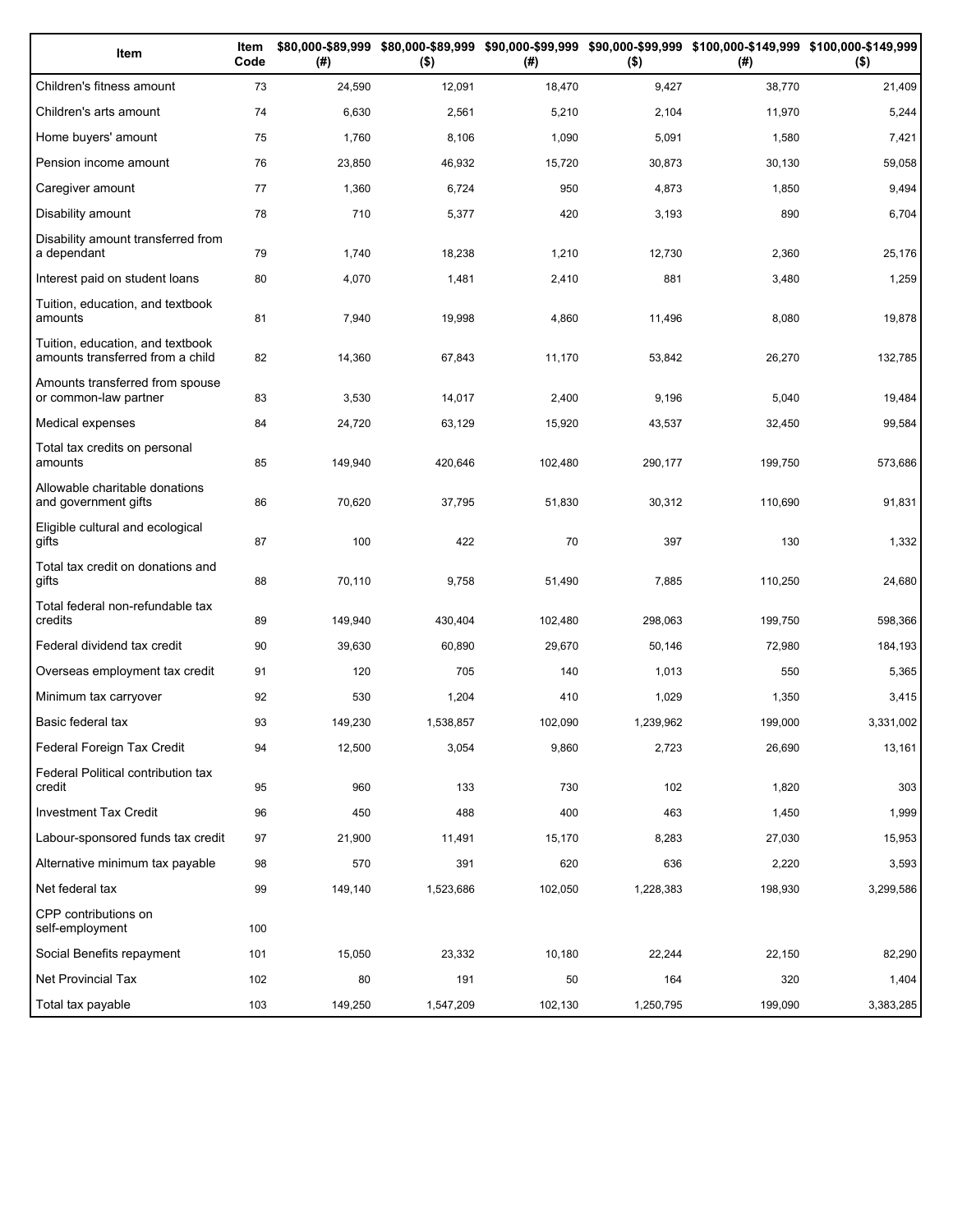| Item                                                                                           | Item<br>Code | \$150,000-\$249,999 \$150,000-\$249,999<br>(#) | $($ \$)      | \$250,000<br>and<br>over $(#)$ | \$250,000<br>and over<br>$($ \$) |
|------------------------------------------------------------------------------------------------|--------------|------------------------------------------------|--------------|--------------------------------|----------------------------------|
| Number of taxable returns                                                                      | 1            | 70,600                                         |              | 37,310                         |                                  |
| Number of non-taxable returns                                                                  | 2            | 300                                            |              | 110                            |                                  |
| Total number of returns                                                                        | 3            | 70,900                                         |              | 37,420                         |                                  |
| Employment income                                                                              | 4            | 55,640                                         | 7,502,009    | 26,150                         | 7,250,472                        |
| Commissions (from employment)                                                                  | 5            | 4,790                                          | 395,376      | 2,220                          | 573,922                          |
| Other employment income                                                                        | 6            | 14,040                                         | 88,119       | 6,240                          | 110,874                          |
| Old Age Security pension (OASP)                                                                | 7            | 10,400                                         | 56,033       | 7,590                          | 38,066                           |
| CPP or QPP benefits                                                                            | 8            | 12,320                                         | 107,600      | 8,220                          | 74,923                           |
| Other pensions or superannuation                                                               | 9            | 11,180                                         | 586,369      | 6,020                          | 471,977                          |
| Elected split-pension amount                                                                   | 10           | 1,830                                          | 13,615       | 920                            | 6,989                            |
| Universal Child Care Benefit (UCCB)                                                            | 11           | 830                                            | 1,162        | 260                            | 393                              |
| Employment Insurance and other benefits                                                        | 12           | 2,270                                          | 14,099       | 580                            | 4,011                            |
| Taxable amount of dividends from taxable Canadian corporations                                 | 13           | 37,380                                         | 1,358,772    | 26,130                         | 4,262,200                        |
| Interest and other investment income                                                           | 14           | 37,050                                         | 211,835      | 26,390                         | 457,682                          |
| Net partnership income (Limited or non-active partners only)                                   | 15           | 2,210                                          | 9,027        | 2,890                          | 29,248                           |
| Net rental income                                                                              | 16           | 10,680                                         | 159,452      | 6,610                          | 438,135                          |
| Taxable capital gains                                                                          | 17           | 21,070                                         | 481,046      | 16,240                         | 1,674,812                        |
| Registered retirement savings plan income (RRSP)                                               | 18           | 6,100                                          | 139,953      | 2,290                          | 160,340                          |
| Other income                                                                                   | 19           | 24,010                                         | 374,274      | 16,410                         | 756,017                          |
| Net business income                                                                            | 20           | 4,570                                          | 264,042      | 2,470                          | 421,198                          |
| Net professional income                                                                        | 21           | 9,640                                          | 1,285,714    | 9,000                          | 2,881,001                        |
| Net commission income                                                                          | 22           | 1,010                                          | 91,116       | 360                            | 58,922                           |
| Net farming income                                                                             | 23           | 850                                            | 19,167       | 620                            | 28,382                           |
| Net fishing income                                                                             | 24           | 20                                             | 1,636        |                                |                                  |
| Workers' compensation benefits                                                                 | 25           | 250                                            | 4,973        | 80                             | 1,705                            |
| Social assistance payments                                                                     | 26           |                                                |              |                                |                                  |
| Net federal supplements                                                                        | 27           | 240                                            | 661          | 90                             | 272                              |
| Total income assessed                                                                          | 28           | 70,900                                         | 13, 173, 718 | 37,420                         | 19,710,156                       |
| Registered pension plan contributions (RPP)                                                    | 29           | 22,610                                         | 171,291      | 6,850                          | 55,429                           |
| <b>RRSP</b> deduction                                                                          | 30           | 49,760                                         | 789,180      | 25,080                         | 525,405                          |
| Deduction for elected split-pension amount                                                     | 31           | 5,690                                          | 117,790      | 2,720                          | 56,104                           |
| Annual union, professional, or like dues                                                       | 32           | 19,650                                         | 23,565       | 7,280                          | 8,710                            |
| Child care expenses                                                                            | 33           | 2,940                                          | 11,395       | 1,190                          | 4,946                            |
| <b>Business investment loss</b>                                                                | 34           | 130                                            | 5,033        | 90                             | 13,446                           |
| Moving expenses                                                                                | 35           | 220                                            | 2,882        | 100                            | 1,562                            |
| Support payments made                                                                          | 36           | 1,010                                          | 24,979       | 980                            | 49,546                           |
| Carrying charges and interest expenses                                                         | 37           | 16,370                                         | 77,963       | 14,470                         | 189,749                          |
| Deductions for CPP/QPP contributions on self-employment and other earnings                     | 38           | 10,120                                         | 21,059       | 8,900                          | 19,142                           |
| Deductions for provincial parental insurance plan (PPIP) premiums on<br>self-employment income | 39           | 10,600                                         | 2,599        | 9,170                          | 2,362                            |
| Exploration and development expenses                                                           | 40           | 1,960                                          | 25,586       | 2,660                          | 95,001                           |
| Other employment expenses                                                                      | 41           | 6,450                                          | 55,127       | 3,030                          | 45,882                           |
| Clergy residence deduction                                                                     | 42           | 20                                             | 437          |                                |                                  |
| Other deductions                                                                               | 43           | 3,060                                          | 74,416       | 2,510                          | 150,040                          |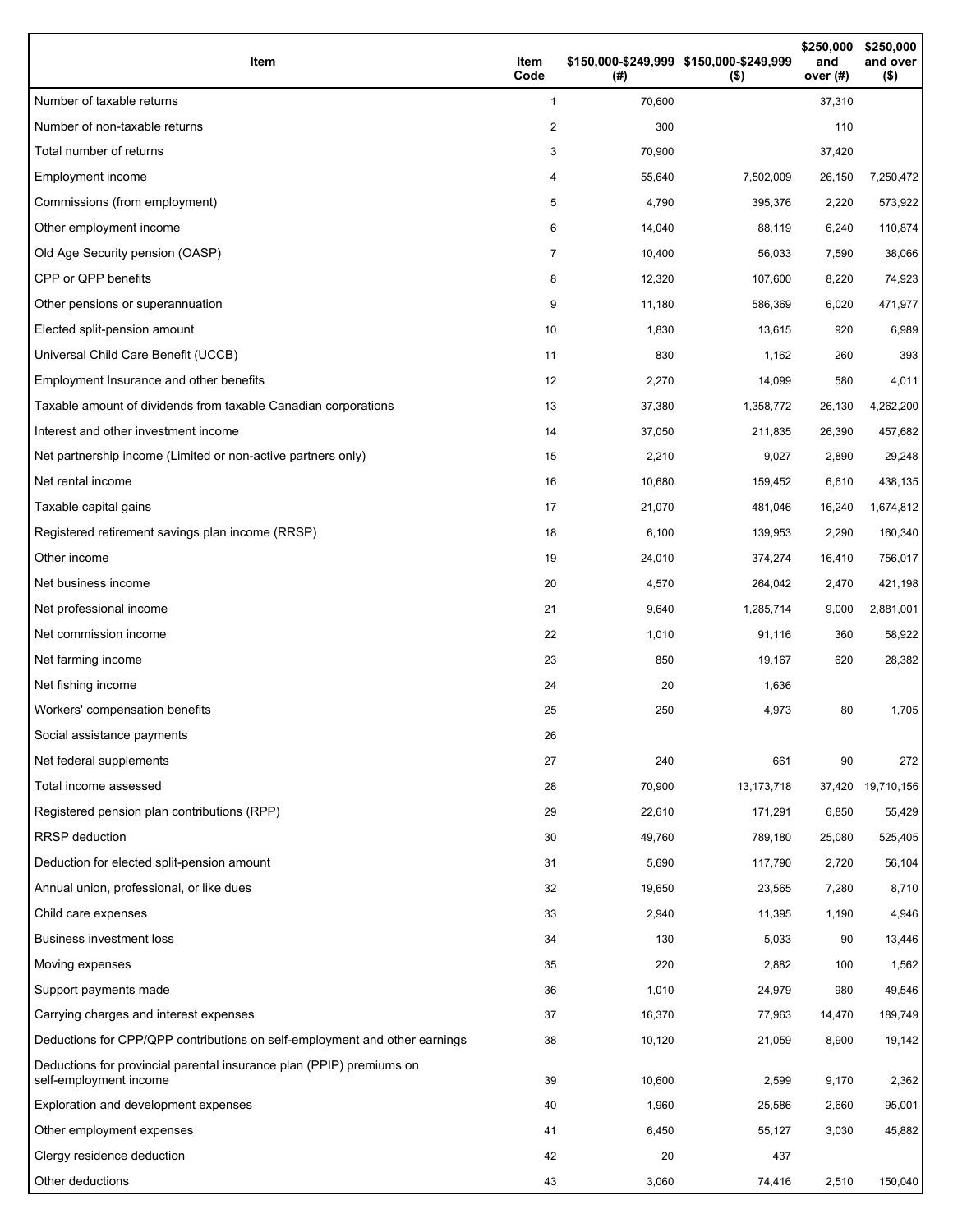| Item                                                              | <b>Item Code</b> | (#)    | \$150,000-\$249,999 \$150,000-\$249,999<br>$($ \$) | \$250,000<br>and<br>over (#) | \$250,000<br>and over<br>$($ \$) |
|-------------------------------------------------------------------|------------------|--------|----------------------------------------------------|------------------------------|----------------------------------|
| Total deductions before adjustments                               | 44               | 65,040 | 1,403,397                                          | 34,050                       | 1,217,708                        |
| Social benefits repayment                                         | 45               | 9,750  | 54,713                                             | 6,290                        | 37,130                           |
| Net income after adjustments                                      | 46               | 70,890 | 11,716,243                                         | 37,410                       | 18,460,828                       |
| Canadian Forces personnel and police deduction                    | 47               | 20     | 840                                                |                              |                                  |
| Security options deductions                                       | 48               | 1,640  | 21,355                                             | 1,780                        | 305,118                          |
| Other payments deductions                                         | 49               | 330    | 5,255                                              | 100                          | 1,782                            |
| Non-capital losses of other years                                 | 50               | 100    | 4,118                                              | 70                           | 10,711                           |
| Net capital losses of other years                                 | 51               | 7,120  | 31,989                                             | 5,830                        | 72,648                           |
| Capital gains deduction                                           | 52               | 1,650  | 159,072                                            | 2,120                        | 464,114                          |
| Northern residents deductions                                     | 53               | 750    | 3,870                                              | 120                          | 485                              |
| Additional deductions                                             | 54               | 560    | 32,608                                             | 250                          | 13,522                           |
| Farming/fishing losses of prior years                             | 55               | 60     | 1,634                                              | 50                           | 1,596                            |
| Total deductions from net income                                  | 56               | 11,610 | 260,833                                            | 9,500                        | 872,029                          |
| Taxable income assessed                                           | 57               | 70,830 | 11,455,940                                         | 37,390                       | 17,589,494                       |
| Basic personal amount                                             | 58               | 70,900 | 766,412                                            | 37,420                       | 404,161                          |
| Age amount                                                        | 59               | 360    | 1,622                                              | 190                          | 732                              |
| Spouse or common-law partner amount                               | 60               | 7,880  | 64,079                                             | 4,700                        | 39,338                           |
| Amount for eligible dependant                                     | 61               | 1,890  | 18,306                                             | 760                          | 7,403                            |
| Amount for children 17 and under                                  | 62               | 21,410 | 85,173                                             | 11,630                       | 48,823                           |
| Amount for infirm dependants age 18 or older                      | 63               | 40     | 194                                                | 20                           | 83                               |
| CPP or QPP contributions through employment                       | 64               | 54,190 | 118,085                                            | 25,070                       | 52,002                           |
| CPP or QPP contributions on self-employment and other earnings    | 65               | 10,120 | 21,059                                             | 8,900                        | 19,142                           |
| Employment Insurance premiums                                     | 66               | 44,620 | 28,868                                             | 17,400                       | 10,825                           |
| PPIP premiums paid                                                | 67               | 51,620 | 17,550                                             | 24,450                       | 7,901                            |
| PPIP premiums payable on employment income                        | 68               | 3,280  | 1,085                                              | 860                          | 263                              |
| PPIP premiums payable on self-employment income                   | 69               | 10,630 | 3,347                                              | 9,190                        | 3,042                            |
| Volunteer firefighters' amount                                    | 70               |        |                                                    |                              |                                  |
| Canada employment amount                                          | 71               | 57,100 | 61,153                                             | 26,880                       | 28,485                           |
| Public transit amount                                             | 72               | 6,700  | 5,631                                              | 2,370                        | 1,894                            |
| Children's fitness amount                                         | 73               | 14,490 | 8,931                                              | 8,020                        | 5,416                            |
| Children's arts amount                                            | 74               | 5,050  | 2,388                                              | 3,120                        | 1,636                            |
| Home buyers' amount                                               | 75               | 340    | 1,579                                              | 200                          | 928                              |
| Pension income amount                                             | 76               | 12,530 | 24,499                                             | 6,660                        | 12,974                           |
| Caregiver amount                                                  | 77               | 590    | 3,119                                              | 250                          | 1,304                            |
| Disability amount                                                 | 78               | 420    | 3,195                                              | 300                          | 2,252                            |
| Disability amount transferred from a dependant                    | 79               | 800    | 8,094                                              | 390                          | 3,872                            |
| Interest paid on student loans                                    | 80               | 1,060  | 424                                                | 620                          | 248                              |
| Tuition, education, and textbook amounts                          | 81               | 1,960  | 6,197                                              | 790                          | 2,716                            |
| Tuition, education, and textbook amounts transferred from a child | 82               | 10,900 | 58,978                                             | 5,930                        | 34,406                           |
| Amounts transferred from spouse or common-law partner             | 83               | 1,720  | 7,011                                              | 880                          | 3,704                            |
| Medical expenses                                                  | 84               | 14,130 | 57,257                                             | 9,310                        | 51,883                           |
| Total tax credits on personal amounts                             | 85               | 70,900 | 206,172                                            | 37,420                       | 111,837                          |
| Allowable charitable donations and government gifts               | 86               | 44,310 | 74,514                                             | 26,490                       | 288,673                          |